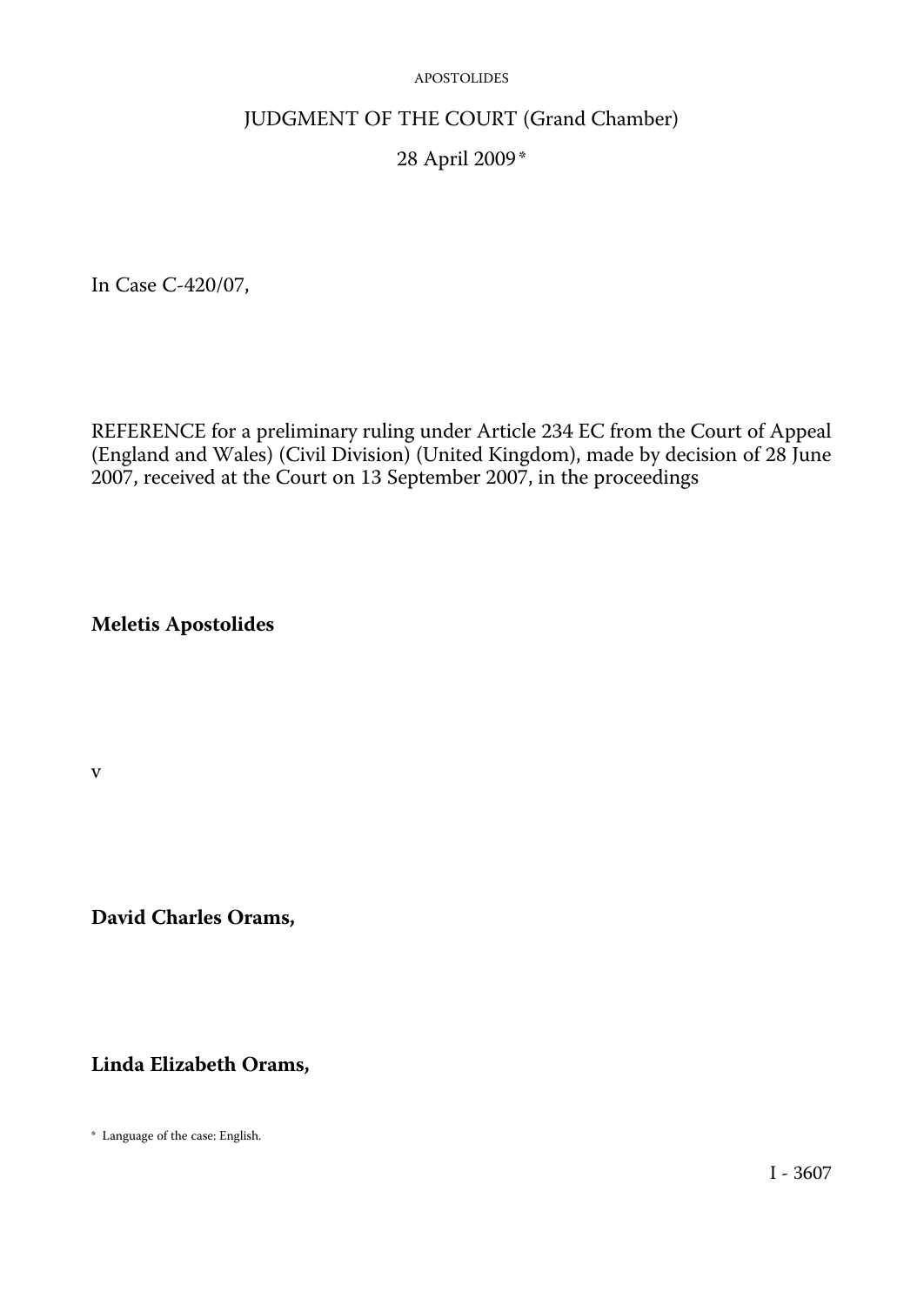### THE COURT (Grand Chamber),

composed of V. Skouris, President, P. Jann, C.W.A. Timmermans, A. Rosas, K. Lenaerts, M. Ilešič and A. Ó Caoimh, Presidents of Chambers, R. Silva de Lapuerta (Rapporteur), J. Malenovský, J. Klučka and U. Lõhmus, Judges,

Advocate General: J. Kokott, Registrar: L. Hewlett, Principal Administrator,

having regard to the written procedure and further to the hearing on 16 September 2008,

after considering the observations submitted on behalf of:

- Mr Apostolides, by T. Beazley QC and C. West, Barrister, instructed by S. Congdon, Solicitor, and by C. Candounas, advocate,
- Mr and Mrs Orams, by C. Booth QC, N. Green QC, and A. Ward and B. Bhalla, Barristers,
- the Cypriot Government, by P. Klerides, acting as Agent, D. Anderson QC and M. Demetriou, Barrister,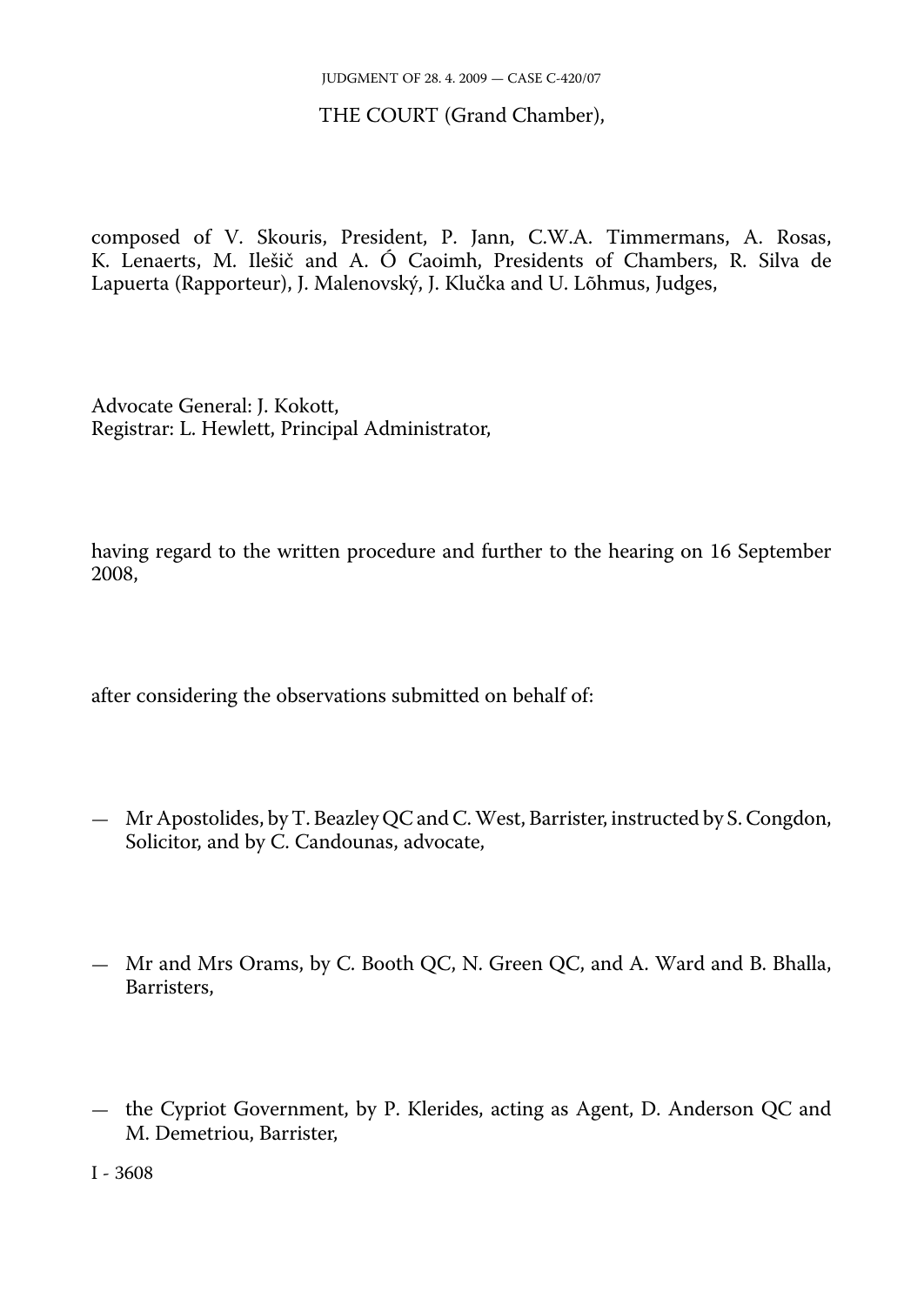- the Greek Government, by A. Samoni-Rantou, S. Chala and G. Karipsiadis, acting as Agents,
- the Polish Government, by M. Dowgielewicz, acting as Agent,
- the Commission of the European Communities, by F. Hoffmeister and A.-M. Rouchaud, acting as Agents,

after hearing the Opinion of the Advocate General at the sitting on 18 December 2008,

gives the following

# **Judgment**

1 This reference for a preliminary ruling concerns the interpretation, first, of Protocol No 10 on Cyprus to the Act concerning the conditions of accession [to the European Union] of the Czech Republic, the Republic of Estonia, the Republic of Cyprus, the Republic of Latvia, the Republic of Lithuania, the Republic of Hungary, the Republic of Malta, the Republic of Poland, the Republic of Slovenia and the Slovak Republic and the adjustments to the Treaties on which the European Union is founded (OJ 2003 L 236, p. 955) ('Protocol No 10') and, second, certain aspects of Council Regulation (EC) No 44/2001 of 22 December 2000 on jurisdiction and the recognition and enforcement of judgments in civil and commercial matters (OJ 2001 L 12, p. 1).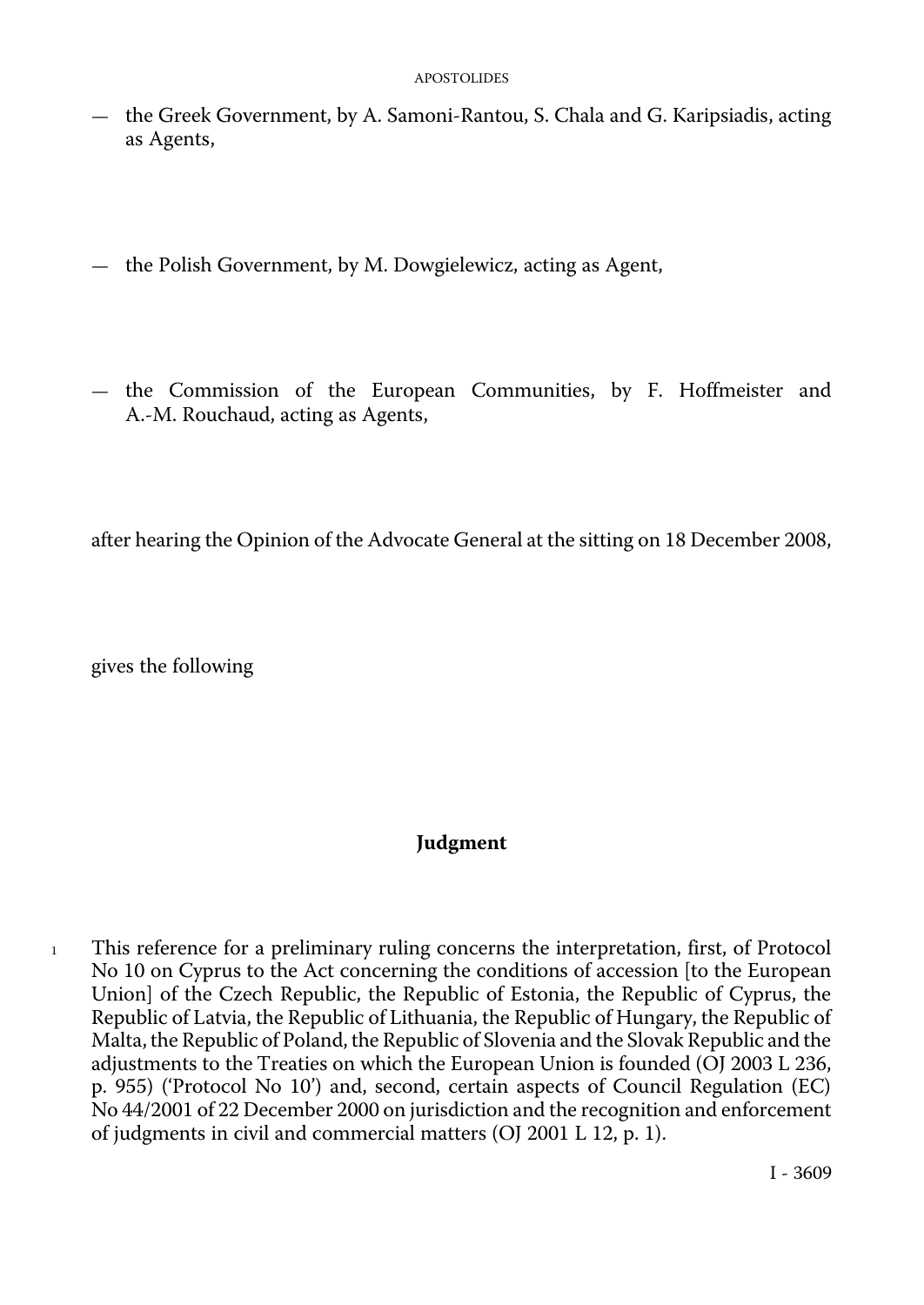<sup>2</sup> The reference was made in the course of proceedings between Mr Apostolides, a Cypriot national, and Mr and Mrs Orams, a British married couple ('the Orams'), concerning the recognition and enforcement in the United Kingdom, under Regulation No 44/2001, of two judgments given by the Eparkhiako Dikastirio tis Lefkosias (District Court, Nicosia) (Cyprus).

**Legal background** 

*Community law* 

Protocol No 10

<sup>3</sup> Protocol No 10 is worded as follows:

# 'THE HIGH CONTRACTING PARTIES,

REAFFIRMING their commitment to a comprehensive settlement of the Cyprus problem, consistent with relevant United Nations Security Council Resolutions, and their strong support for the efforts of the United Nations Secretary General to that end,

CONSIDERING that such a comprehensive settlement to the Cyprus problem has not yet been reached,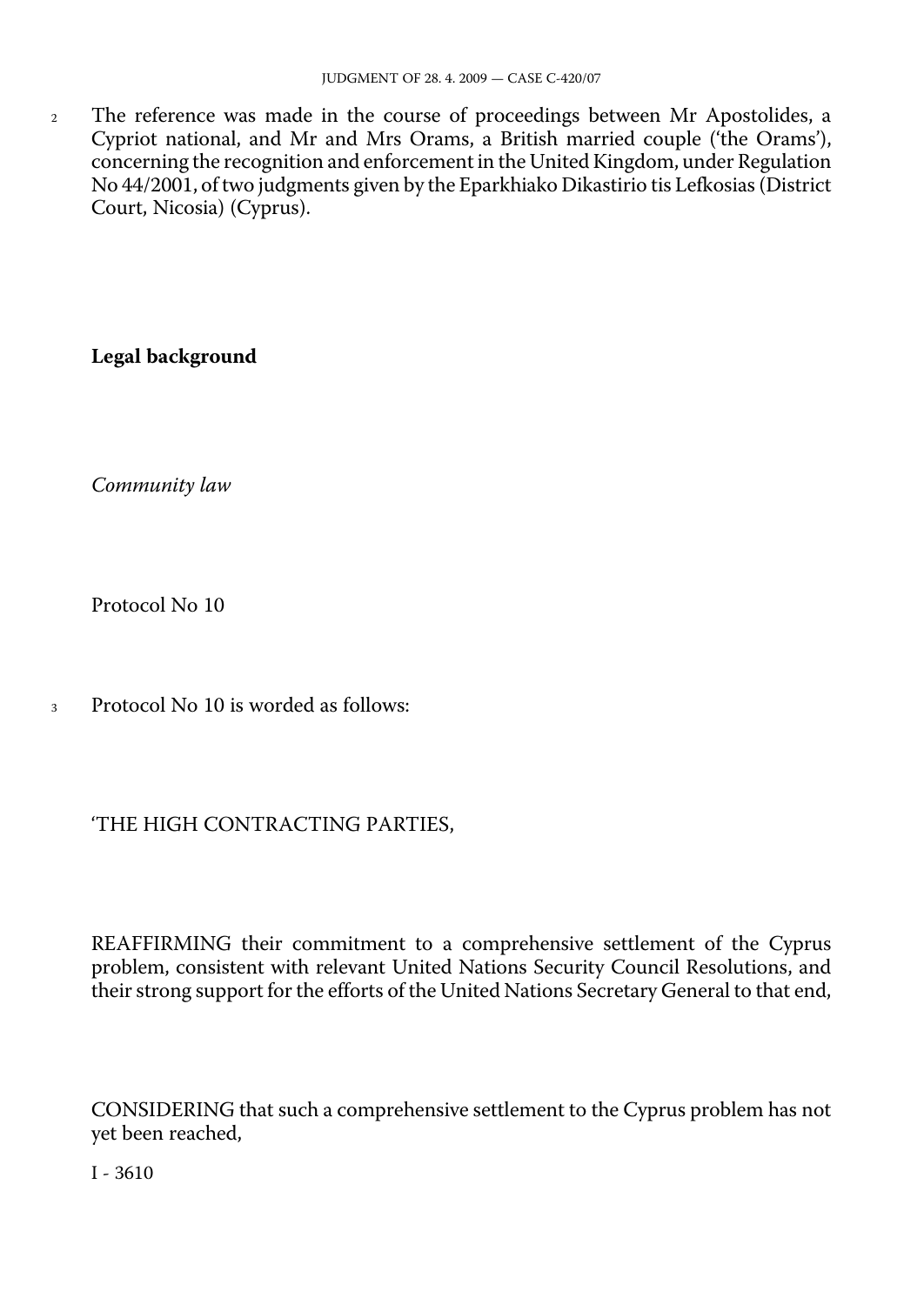CONSIDERING that it is, therefore, necessary to provide for the suspension of the application of the acquis in those areas of the Republic of Cyprus in which the Government of the Republic of Cyprus does not exercise effective control,

CONSIDERING that, in the event of a solution to the Cyprus problem this suspension shall be lifted,

CONSIDERING that the European Union is ready to accommodate the terms of such a settlement in line with the principles on which the E[uropean] U[nion] is founded,

CONSIDERING that it is necessary to provide for the terms under which the relevant provisions of E[uropean] U[nion] law will apply to the line between the abovementioned areas and both those areas in which the Government of the Republic of Cyprus exercises effective control and the Eastern Sovereign Base Area of the United Kingdom of Great Britain and Northern Ireland,

DESIRING that the accession of Cyprus to the European Union shall benefit all Cypriot citizens and promote civil peace and reconciliation,

CONSIDERING, therefore, that nothing in this Protocol shall preclude measures with this end in view,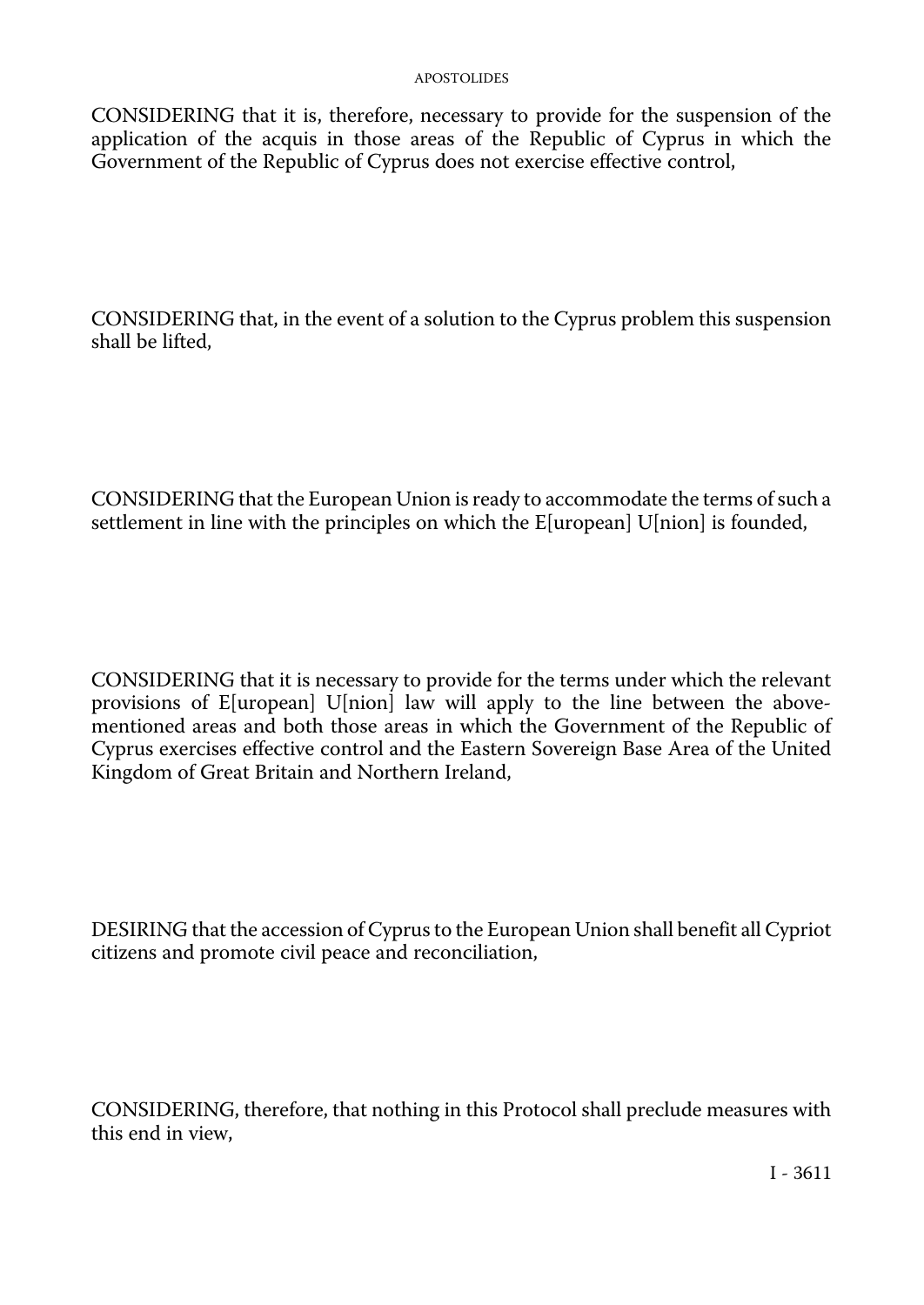CONSIDERING that such measures shall not affect the application of the acquis under the conditions set out in the Accession Treaty in any other part of the Republic of Cyprus,

## HAVE AGREED UPON THE FOLLOWING PROVISIONS:

*Article 1* 

1. The application of the acquis shall be suspended in those areas of the Republic of Cyprus in which the Government of the Republic of Cyprus does not exercise effective control.

2. The Council, acting unanimously on the basis of a proposal from the Commission, shall decide on the withdrawal of the suspension referred to in paragraph 1.

*Article 2* 

1. The Council, acting unanimously on the basis of a proposal from the Commission, shall define the terms under which the provisions of European Union law shall apply to the line between those areas referred to in Article 1 and the areas in which the Government of the Republic of Cyprus exercises effective control.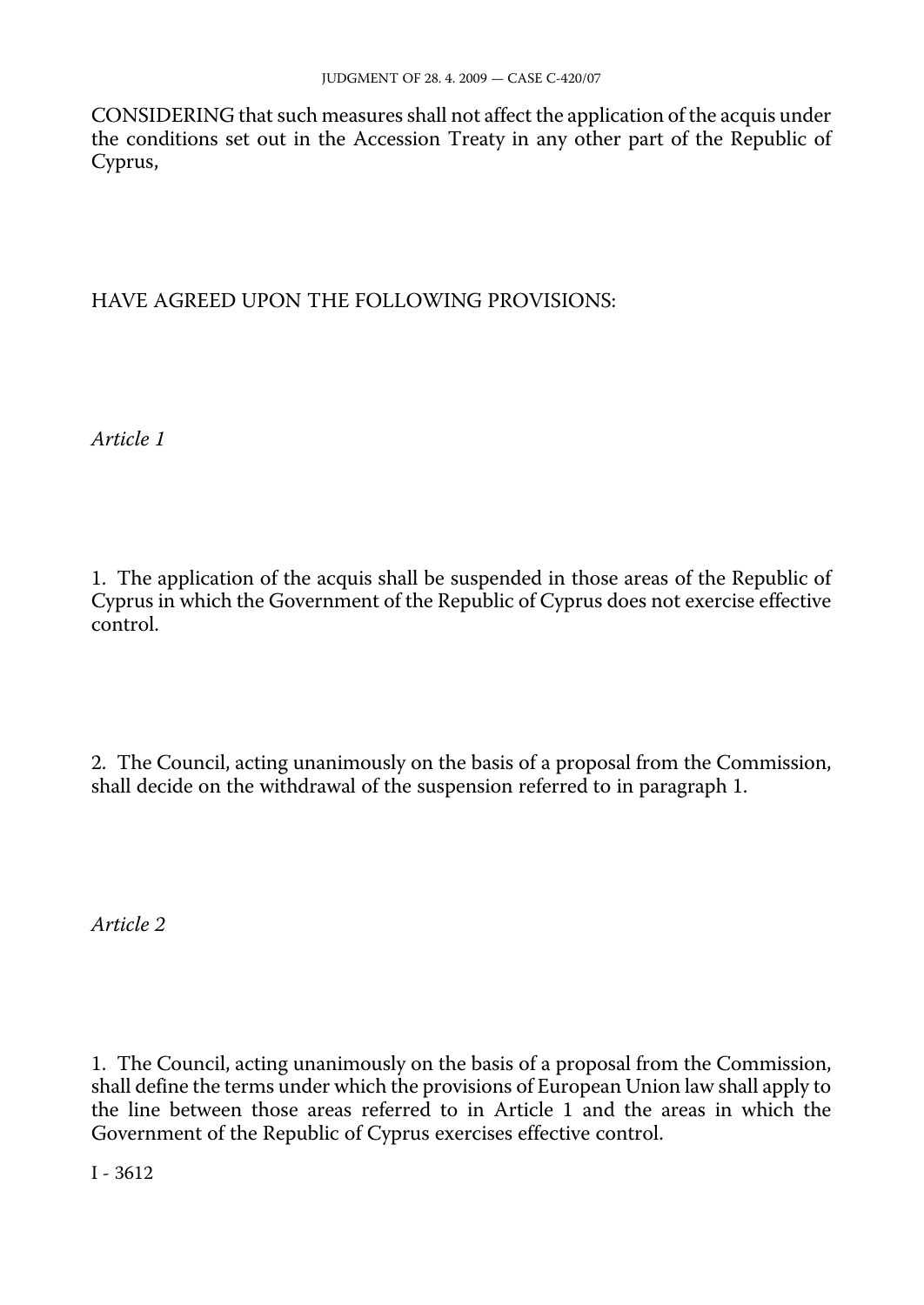2. The boundary between the Eastern Sovereign Base Area and those areas referred to in Article 1 shall be treated as part of the external borders of the Sovereign Base Areas for the purpose of Part IV of the Annex to the Protocol on the Sovereign Base Areas of the United Kingdom of Great Britain and Northern Ireland in Cyprus for the duration of the suspension of the application of the acquis according to Article 1.

*Article 3* 

1. Nothing in this Protocol shall preclude measures with a view to promoting the economic development of the areas referred to in Article 1.

2. Such measures shall not affect the application of the acquis under the conditions set out in the Accession Treaty in any other part of the Republic of Cyprus.

*Article 4* 

In the event of a settlement, the Council, acting unanimously on the basis of a proposal from the Commission, shall decide on the adaptations to the terms concerning the accession of Cyprus to the European Union with regard to the Turkish Cypriot Community.'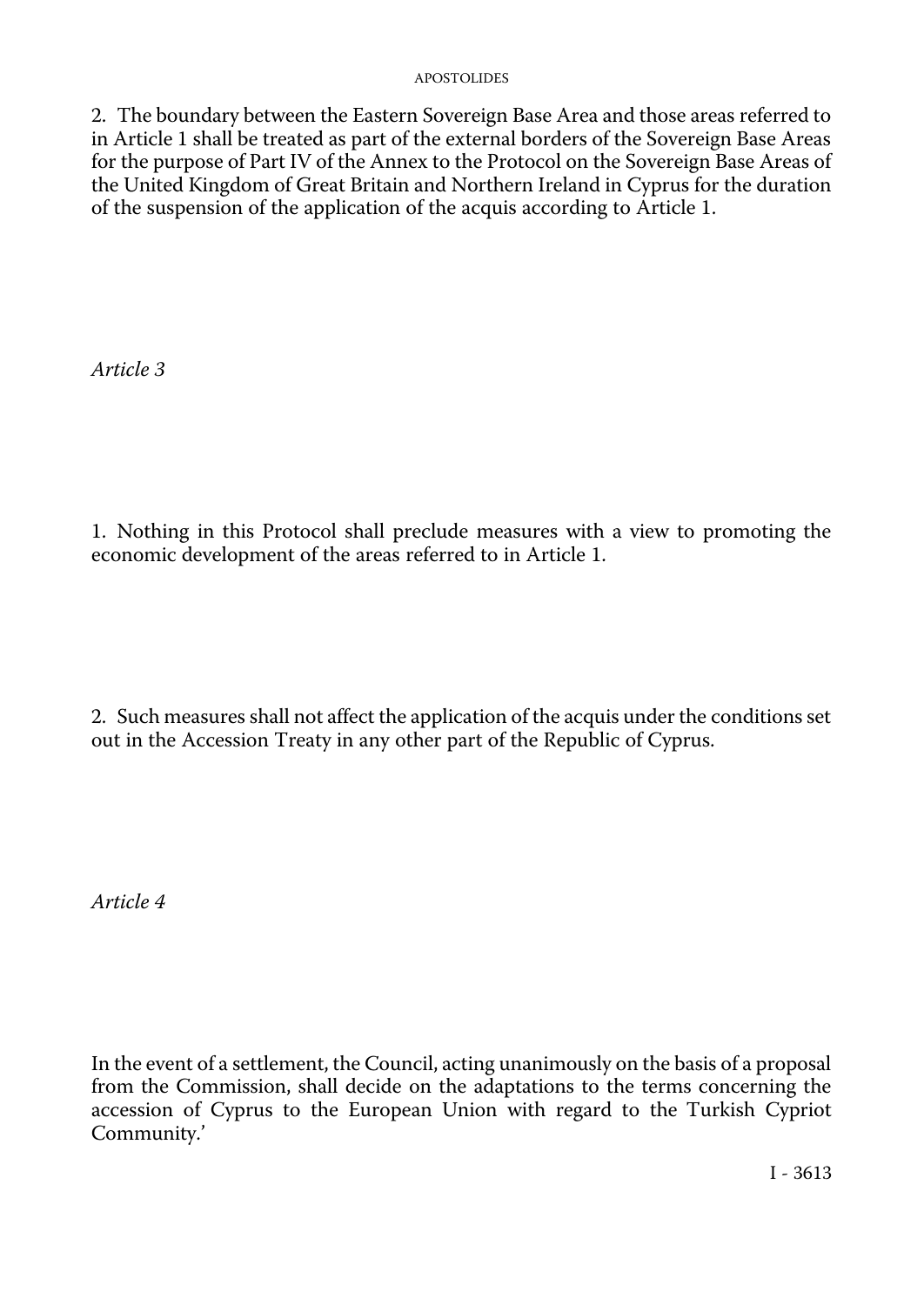Regulation No 44/2001

- 4 Recitals 16 to 18 in the preamble to Regulation No 44/2001 state:
	- '(16) Mutual trust in the administration of justice in the Community justifies judgments given in a Member State being recognised automatically without the need for any procedure except in cases of dispute.
	- (17) By virtue of the same principle of mutual trust, the procedure for making enforceable in one Member State a judgment given in another must be efficient and rapid. To that end, the declaration that a judgment is enforceable should be issued virtually automatically after purely formal checks of the documents supplied, without there being any possibility for the court to raise of its own motion any of the grounds for non-enforcement provided for by this Regulation.
	- (18) However, respect for the rights of the defence means that the defendant should be able to appeal in an adversarial procedure, against the declaration of enforceability, if he considers one of the grounds for non-enforcement to be present. Redress procedures should also be available to the claimant where his application for a declaration of enforceability has been rejected.'
- 5 Article 1(1) of Regulation No 44/2001 provides:

'This Regulation shall apply in civil and commercial matters whatever the nature of the court or tribunal. It shall not extend, in particular, to revenue, customs or administrative matters.'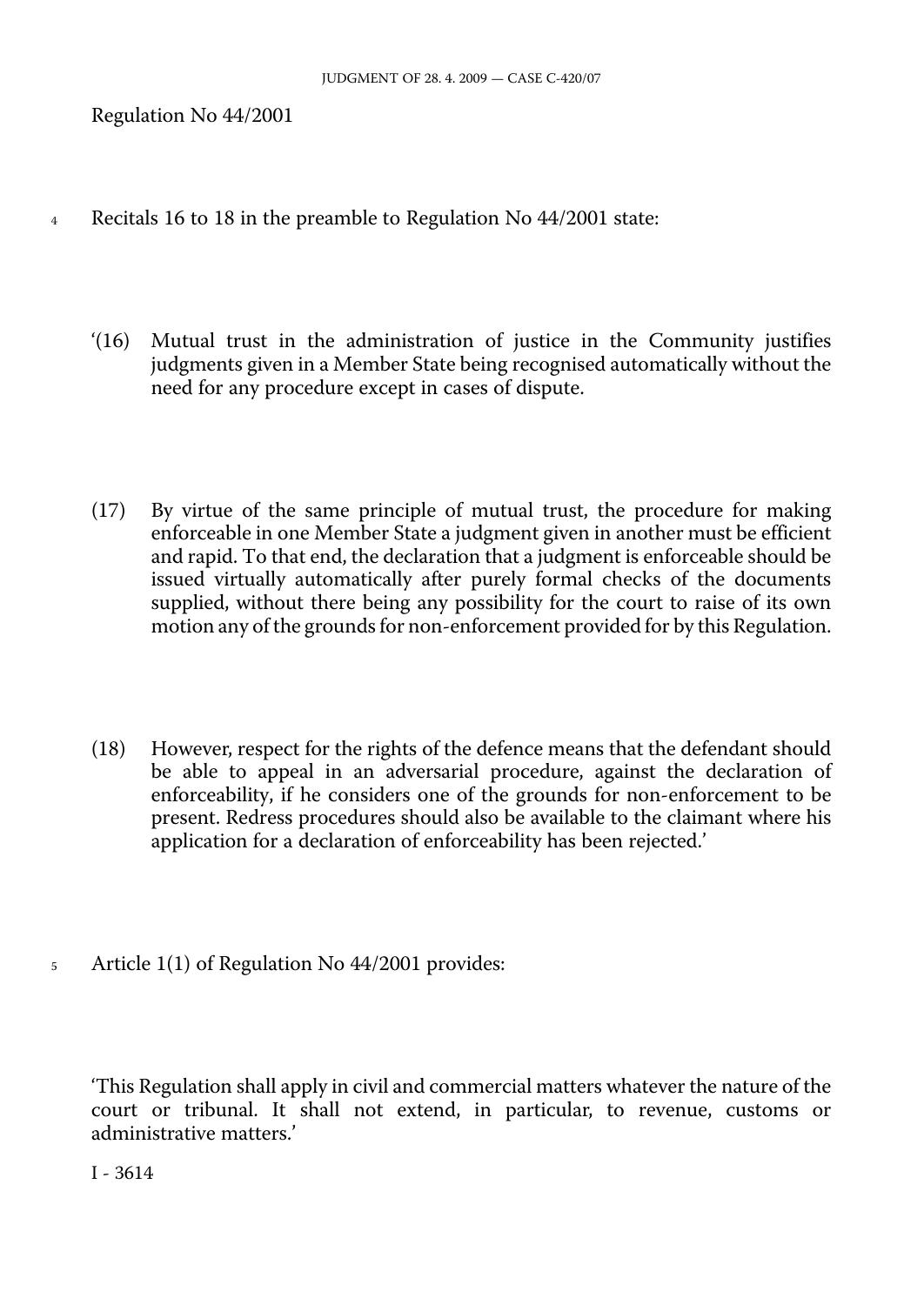<sup>6</sup> Under Article 2 of that regulation:

'1. Subject to this Regulation, persons domiciled in a Member State shall, whatever their nationality, be sued in the courts of that Member State.

2. Persons who are not nationals of the Member State in which they are domiciled shall be governed by the rules of jurisdiction applicable to nationals of that State.'

<sup>7</sup> Article 22(1) of Regulation No 44/2001, in Section 6, entitled 'Exclusive jurisdiction', of Chapter II thereof, provides:

'The following courts shall have exclusive jurisdiction, regardless of domicile:

1. in proceedings which have as their object rights in rem in immovable property or tenancies of immovable property, the courts of the Member State in which the property is situated.

However, in proceedings which have as their object tenancies of immovable property concluded for temporary private use for a maximum period of six consecutive months, the courts of the Member State in which the defendant is domiciled shall also have jurisdiction, provided that the tenant is a natural person and that the landlord and the tenant are domiciled in the same Member State'.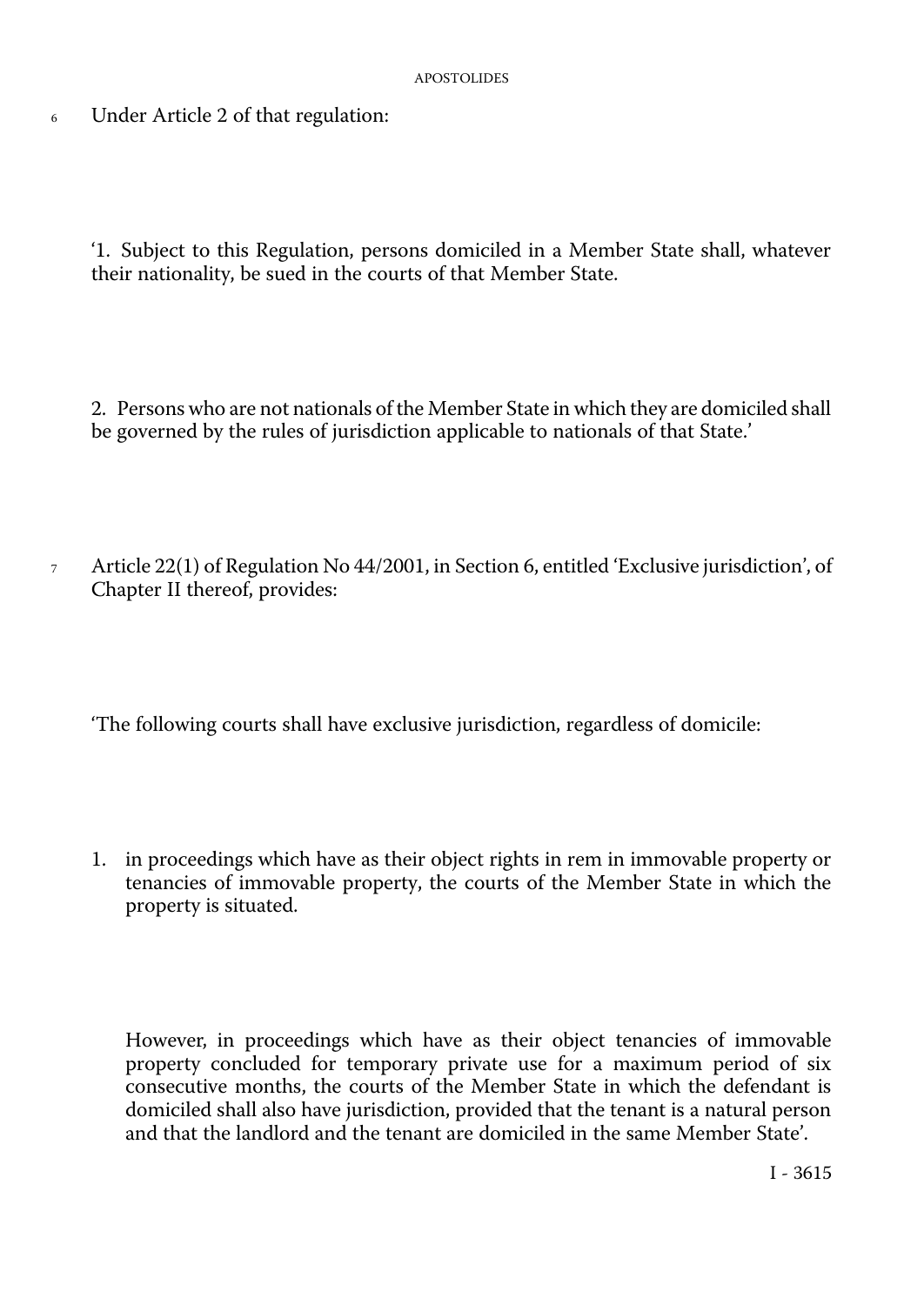8 Article 34 of Regulation No 44/2001 states:

'A judgment shall not be recognised:

1. if such recognition is manifestly contrary to public policy in the Member State in which recognition is sought;

2. where it was given in default of appearance, if the defendant was not served with the document which instituted the proceedings or with an equivalent document in sufficient time and in such a way as to enable him to arrange for his defence, unless the defendant failed to commence proceedings to challenge the judgment when it was possible for him to do so;

3. if it is irreconcilable with a judgment given in a dispute between the same parties in the Member State in which recognition is sought;

4. if it is irreconcilable with an earlier judgment given in another Member State or in a third State involving the same cause of action and between the same parties, provided that the earlier judgment fulfils the conditions necessary for its recognition in the Member State addressed.'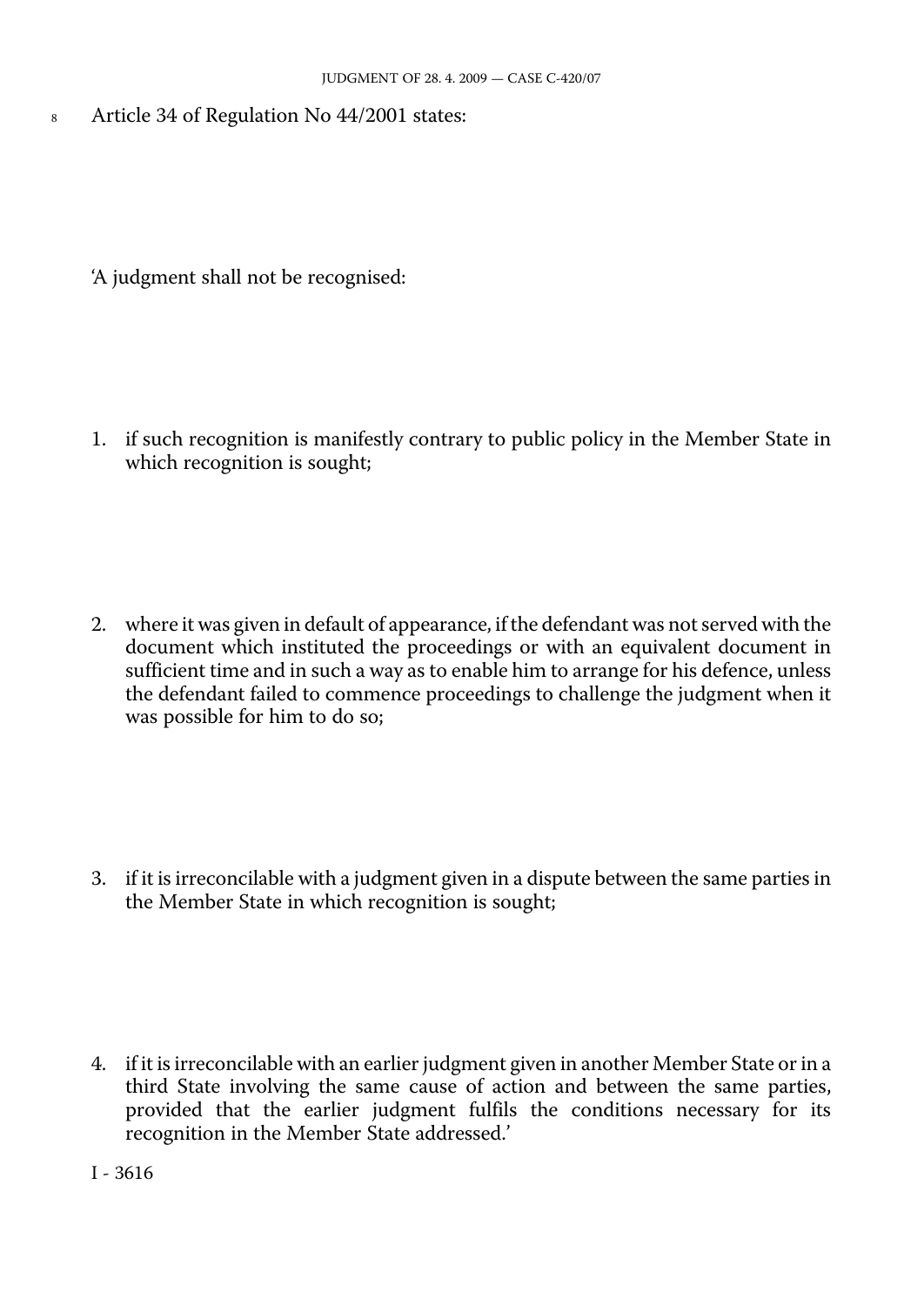9 Article 35 of the regulation states:

'1. Moreover, a judgment shall not be recognised if it conflicts with Sections 3, 4 or 6 of Chapter II, or in a case provided for in Article 72.

2. In its examination of the grounds of jurisdiction referred to in the foregoing paragraph, the court or authority applied to shall be bound by the findings of fact on which the court of the Member State of origin based its jurisdiction.

3. Subject to … paragraph 1, the jurisdiction of the court of the Member State of origin may not be reviewed. The test of public policy referred to in point 1 of Article 34 may not be applied to the rules relating to jurisdiction.'

10 Article 38 of Regulation No 44/2001 provides:

'1. A judgment given in a Member State and enforceable in that State shall be enforced in another Member State when, on the application of any interested party, it has been declared enforceable there.

2. However, in the United Kingdom, such a judgment shall be enforced in England and Wales, in Scotland, or in Northern Ireland when, on the application of any interested party, it has been registered for enforcement in that part of the United Kingdom.'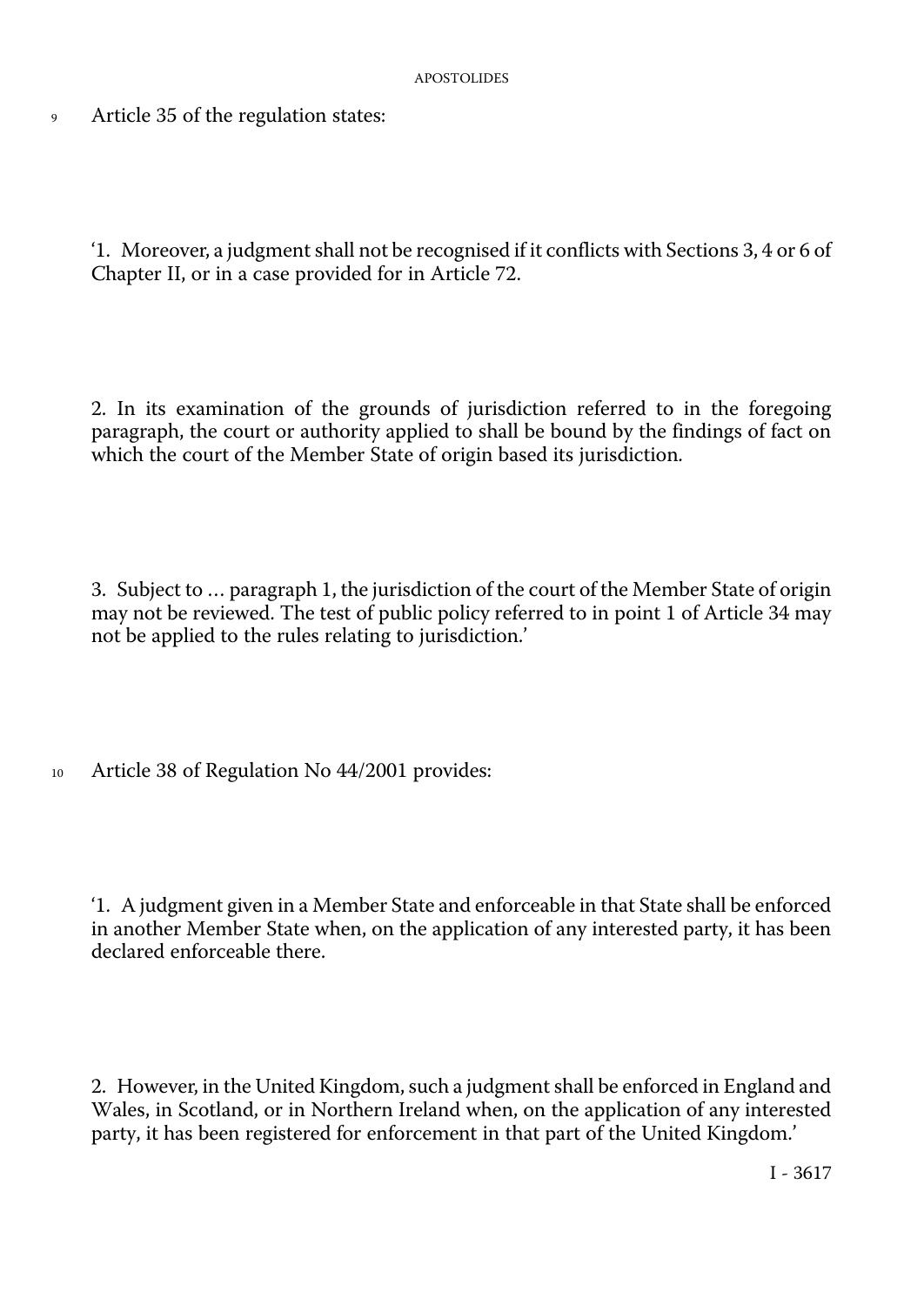<sup>11</sup> Article 45 of Regulation No 44/2001 provides:

'1. The court with which an appeal is lodged under Article 43 or Article 44 shall refuse or revoke a declaration of enforceability only on one of the grounds specified in Articles 34 and 35. It shall give its decision without delay.

2. Under no circumstances may the foreign judgment be reviewed as to its substance.'

*National law* 

- <sup>12</sup> According to national legislation, the real property rights relating to those areas of the Republic of Cyprus in which the Government of that Member State does not exercise effective control ('the northern area') subsist and remain valid in spite of the invasion of Cypriot territory in 1974 by the Turkish army and the ensuing military occupation of part of Cyprus.
- <sup>13</sup> Pursuant to Article 21(2) of Law 14/60 on the courts, in the version applicable to the main proceedings, where an action concerns any matter relating to real property 'that action shall be brought before the Eparkhiako Dikastirio of the district in which such property is situated'.
- <sup>14</sup> By order of the Anotato Dikastirio tis Kipriakis Dimokratias (Supreme Court of the Republic of Cyprus) published on 13 September 1974 in the *Episimi Efimerida tis Kipriakis Dimokratias (Official Journal of the Republic of Cyprus)*, that is after the invasion of the northern area, the territories of the districts of Kyrenia and Nicosia were reorganised.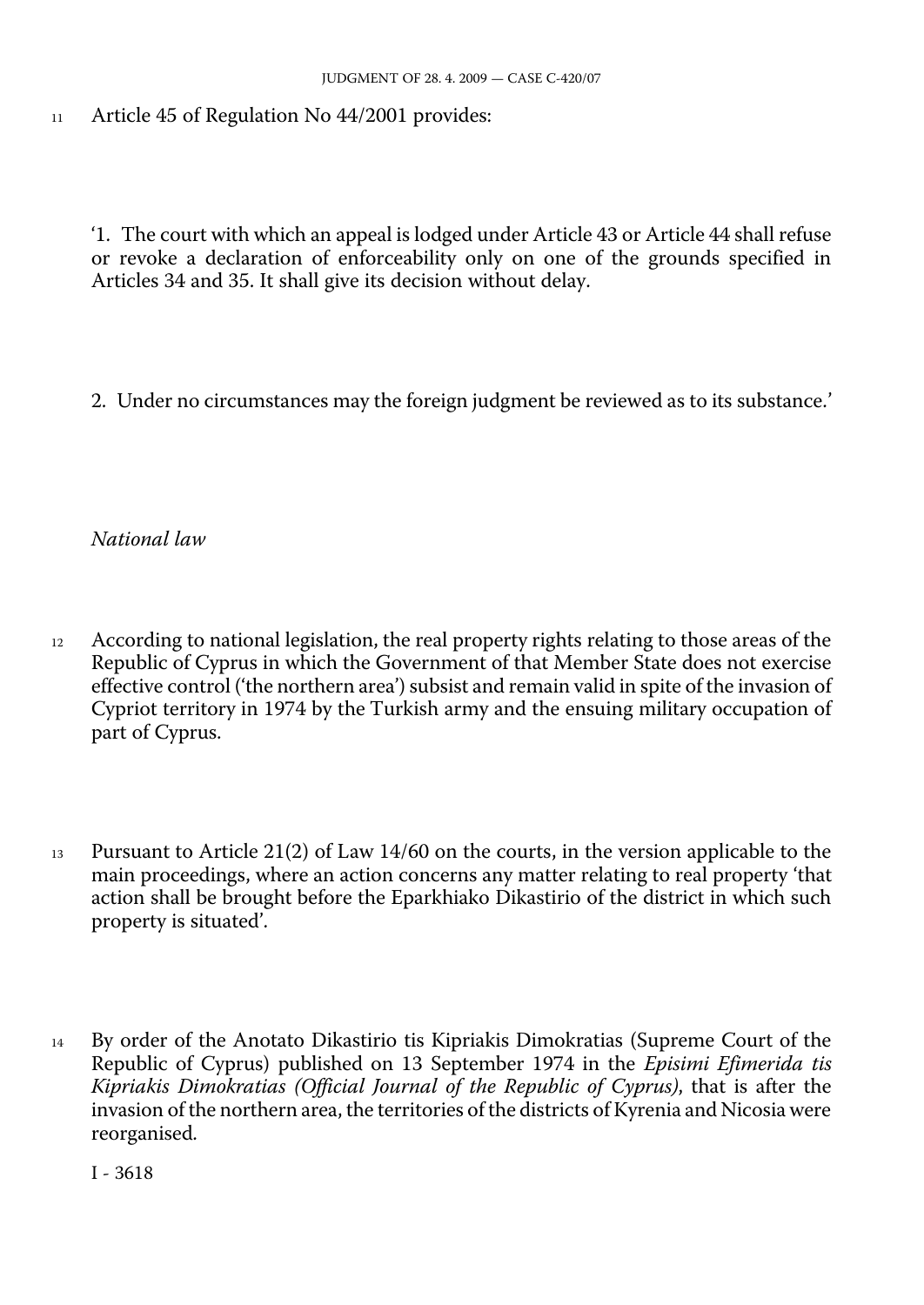- <sup>15</sup> Under Cypriot legislation, the service of a document instituting proceedings on one spouse by handing it to the other is good service. If the defendant does not enter an appearance in the 10 days following service of the document instituting proceedings the claimant may apply for a default judgment. Entering an appearance is an act which does not require the defendant to set out the nature of any defence.
- <sup>16</sup> In proceedings to set aside a default judgment the claimant is required to establish that he has an arguable defence.

# **The dispute in the main proceedings and the questions referred for a preliminary ruling**

- <sup>17</sup> The proceedings before the referring court concern the recognition and enforcement in the United Kingdom, pursuant to Regulation No 44/2001, of two judgments of the Eparkhiako Dikastirio tis Lefkosias ('the judgments concerned') on an action brought against the Orams by Mr Apostolides concerning immovable property ('the land').
- <sup>18</sup> The land is situated at Lapithos, in the district of Kyrenia, which is in the northern area. It belonged to Mr Apostolides' family, which occupied it before the invasion of Cyprus by the Turkish army in 1974. As members of the Greek Cypriot community, Mr Apostolides'family was forced to abandon their house and take up residence in the area of the island effectively controlled by the Cypriot Government ('the Governmentcontrolled area').
- <sup>19</sup> The Orams claim to have purchased the land in 2002 in good faith from a third party, the latter having himself acquired it from the authorities of the Turkish Republic of Northern Cyprus, an entity which, to this day, has not been recognised by any State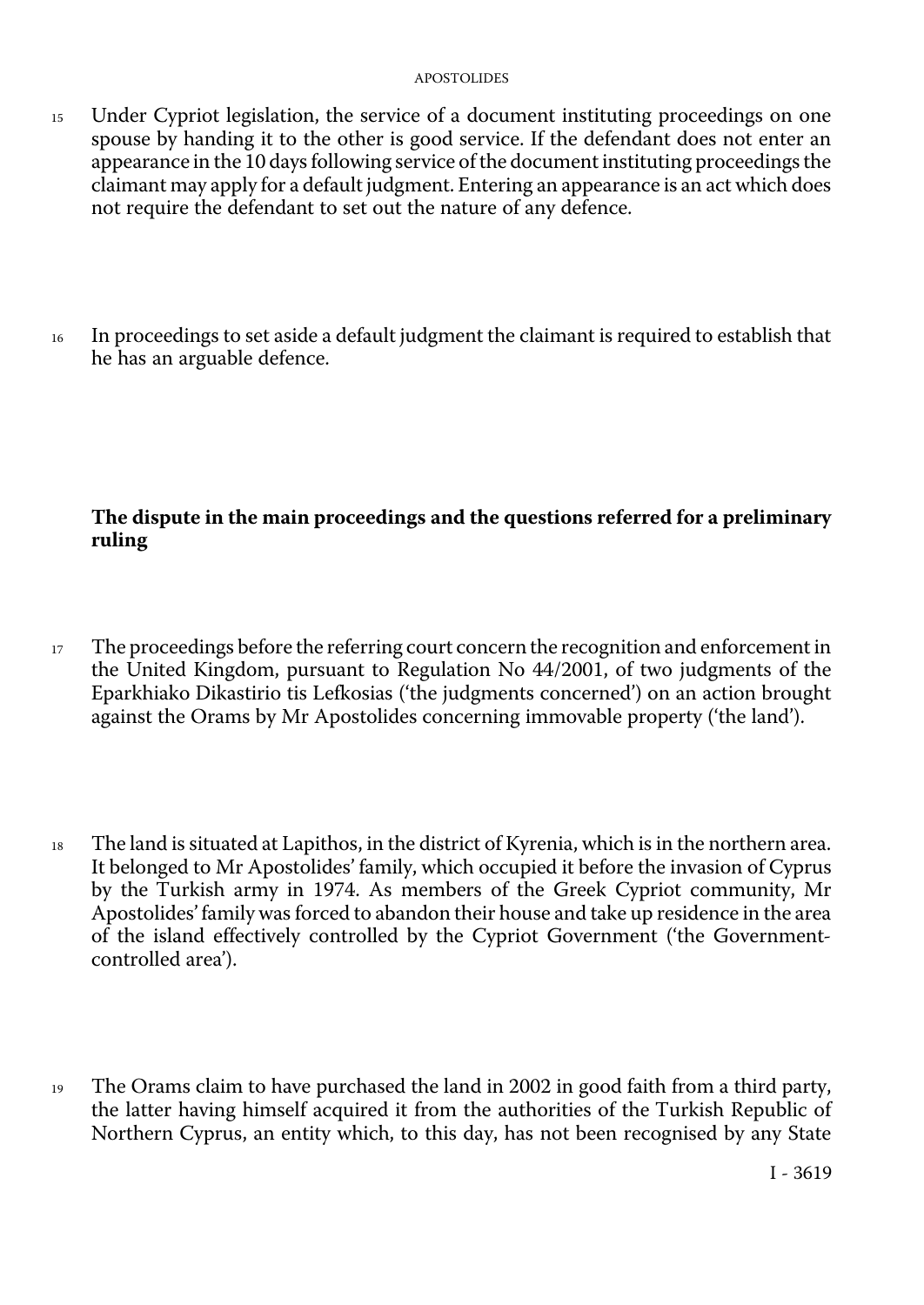except the Republic of Turkey. The successive acquisitions were in accordance with the laws of that entity. The Orams built a villa and frequently occupy the property as their holiday home.

- <sup>20</sup> The movement of persons between the northern area and the Government-controlled area was restricted until April 2003.
- <sup>21</sup> On 26 October 2004, the Eparkhiako Dikastirio tis Lefkosias, a Cypriot court established in the Government-controlled area, issued the documents instituting proceedings in the action brought by Mr Apostolides against the Orams. On the same day, those documents, one for each spouse, were served at the property on the land by a process server from that court. The documents were both served by being handed in person to Mrs Orams who refused to sign for them.
- <sup>22</sup> The process server did not inform Mrs Orams that he was a process server or of the nature of the documents served by him, the documents being written in Greek, which the Orams do not understand. However, Mrs Orams understood that those documents were legal and official in nature.
- <sup>23</sup> On its face, written in Greek, each document stated that in order to prevent a default judgment from being given it was necessary to enter an appearance before the Eparkhiako Dikastirio tis Lefkosias within 10 days of service.
- <sup>24</sup> In spite of the difficulties encountered in finding in the northern area a Greek-speaking lawyer licensed to appear before the courts of the Government-controlled area, Mrs Orams managed to obtain the assistance of such a lawyer who agreed to enter an appearance on her behalf on 8 November 2004. However, the lawyer did not enter an appearance before that court on 8 November but only on the following day.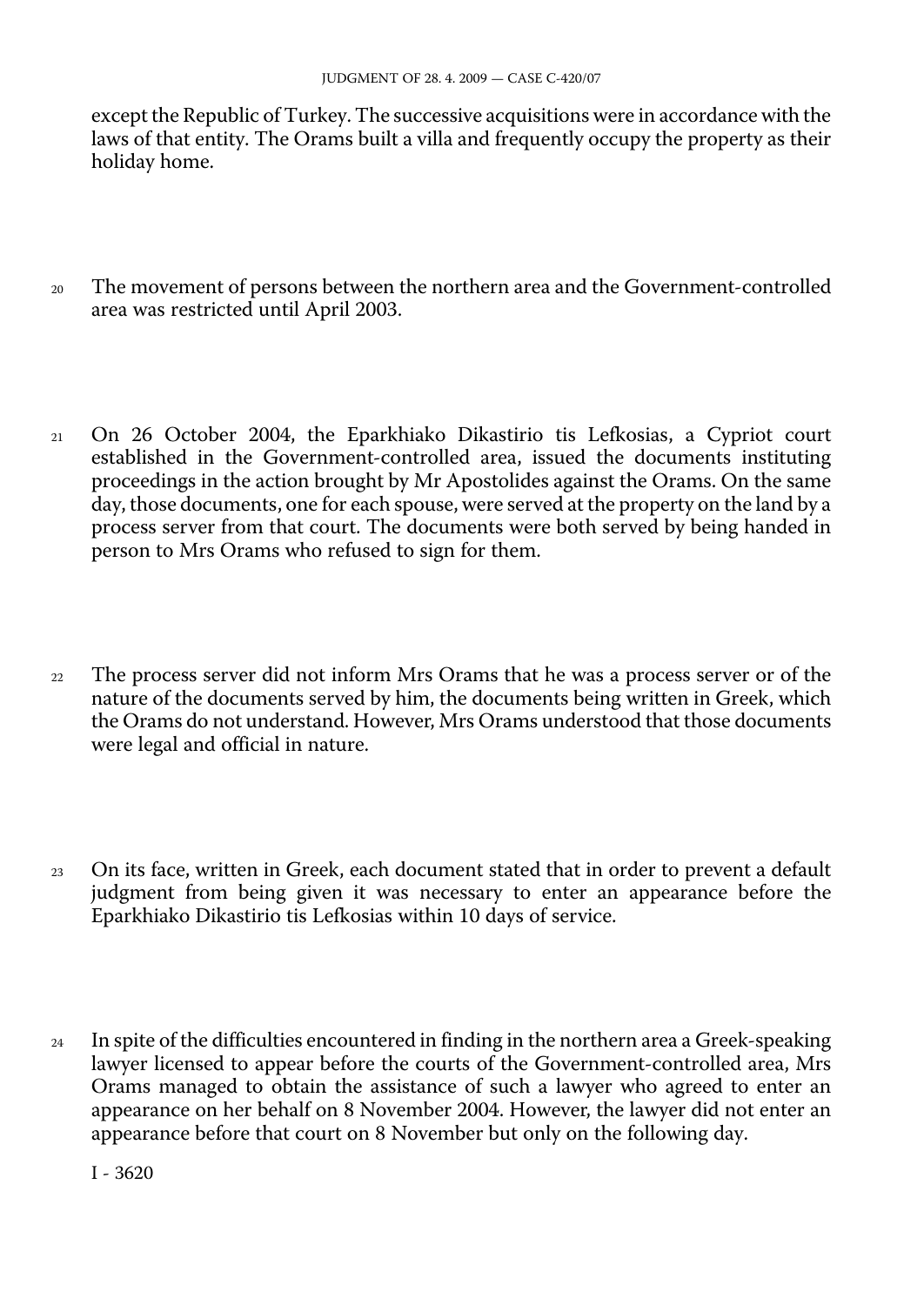- 25 On 9 November 2004, as no one had entered an appearance for the Orams, the Eparkhiako Dikastirio tis Lefkosias gave a default judgment on Mr Apostolides' claim. On the same day, the court refused the authority presented by Mrs Orams' lawyer because it was written in English and not in Greek or Turkish.
- 26 According to the order for reference, the default judgment of the Eparkhiako Dikastirio tis Lefkosias orders the Orams to:
	- demolish the villa, swimming pool and fencing which they had erected on the land,
	- deliver immediately to Mr Apostolides free possession of the land,
	- pay to Mr Apostolides various sums by way of special damages and monthly occupation charges (that is, rent) until the judgment was complied with, together with interest,
	- refrain from continuing with the unlawful intervention on the land, whether personally or through their agents, and
	- pay various sums in respect of the costs and expenses of the proceedings (with interest on those sums).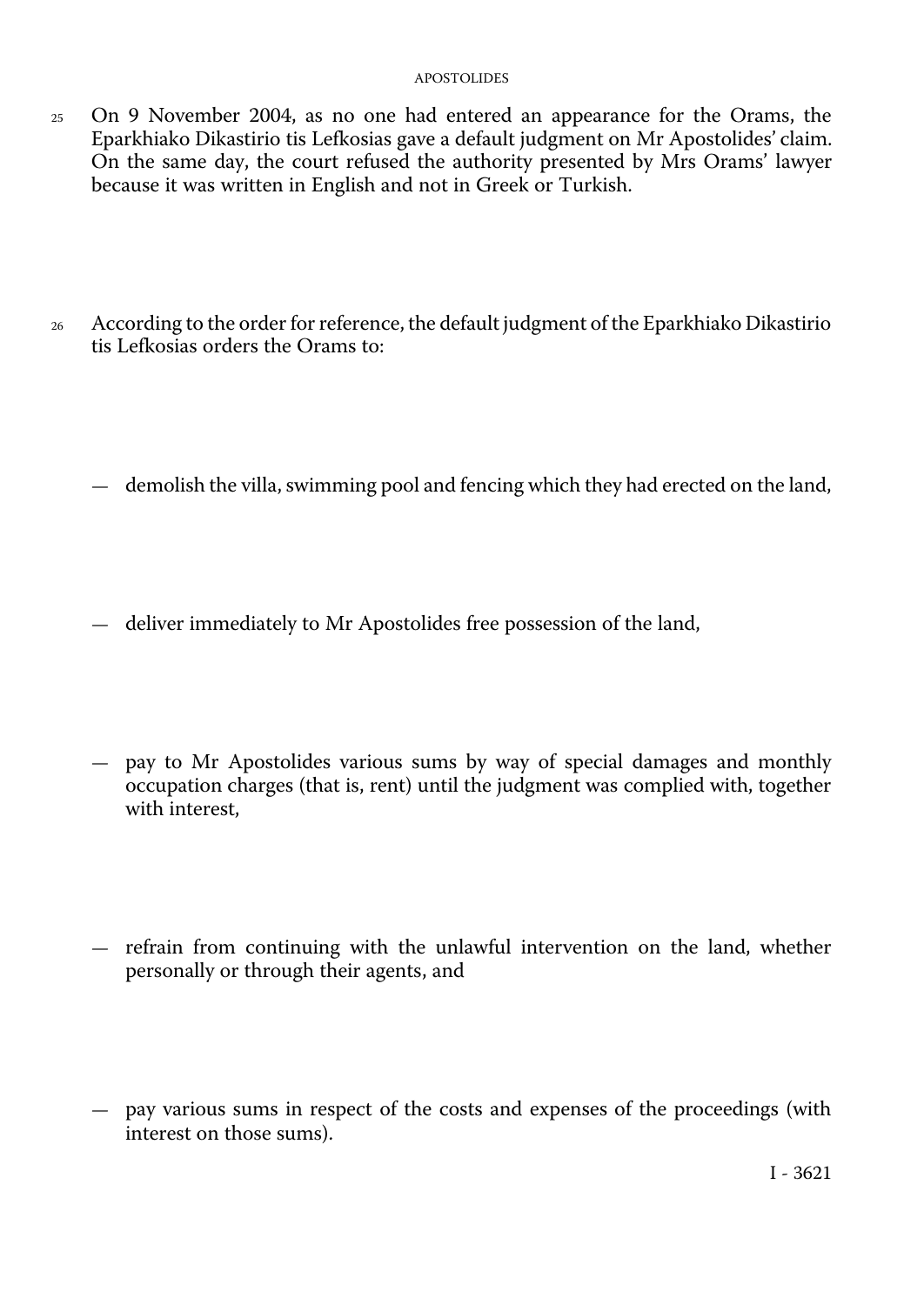- $27$  On 15 November 2004, the Orams applied to have the judgment set aside. After hearing evidence and arguments from the Orams and Mr Apostolides, the Eparkhiako Dikastirio tis Lefkosias dismissed the Orams' application by judgment of 19 April 2005 essentially on the ground that they had not put forward an arguable defence to dispute Mr Apostolides' title to the land. The Orams were ordered to pay the costs of the application.
- <sup>28</sup> The Orams appealed against the judgment rejecting their application to set aside the default judgment. The appeal was itself dismissed by judgment of the Anotato Dikastirio tis Kipriakis Dimokartias of 21 December 2006.
- <sup>29</sup> On 18 October 2005, Mr Apostolides produced the documents required in England to apply, pursuant to Regulation No 44/2001, for the recognition and enforcement of the judgments concerned. By order of 21 October 2005, a Master of the High Court of Justice (England and Wales), Queen's Bench Division, ordered that the judgments be enforceable in England pursuant to that regulation.
- <sup>30</sup> The Orams challenged that order under Article 43 of Regulation No 44/2001 and a High Court judge set it aside by order of 6 September 2006. Mr Apostolides appealed against that order before the referring court under Article 44 of that regulation.
- <sup>31</sup> In those circumstances, the Court of Appeal (England and Wales) (Civil Division) decided to stay the proceedings and to refer the following questions to the Court of Justice for a preliminary ruling:

'1. …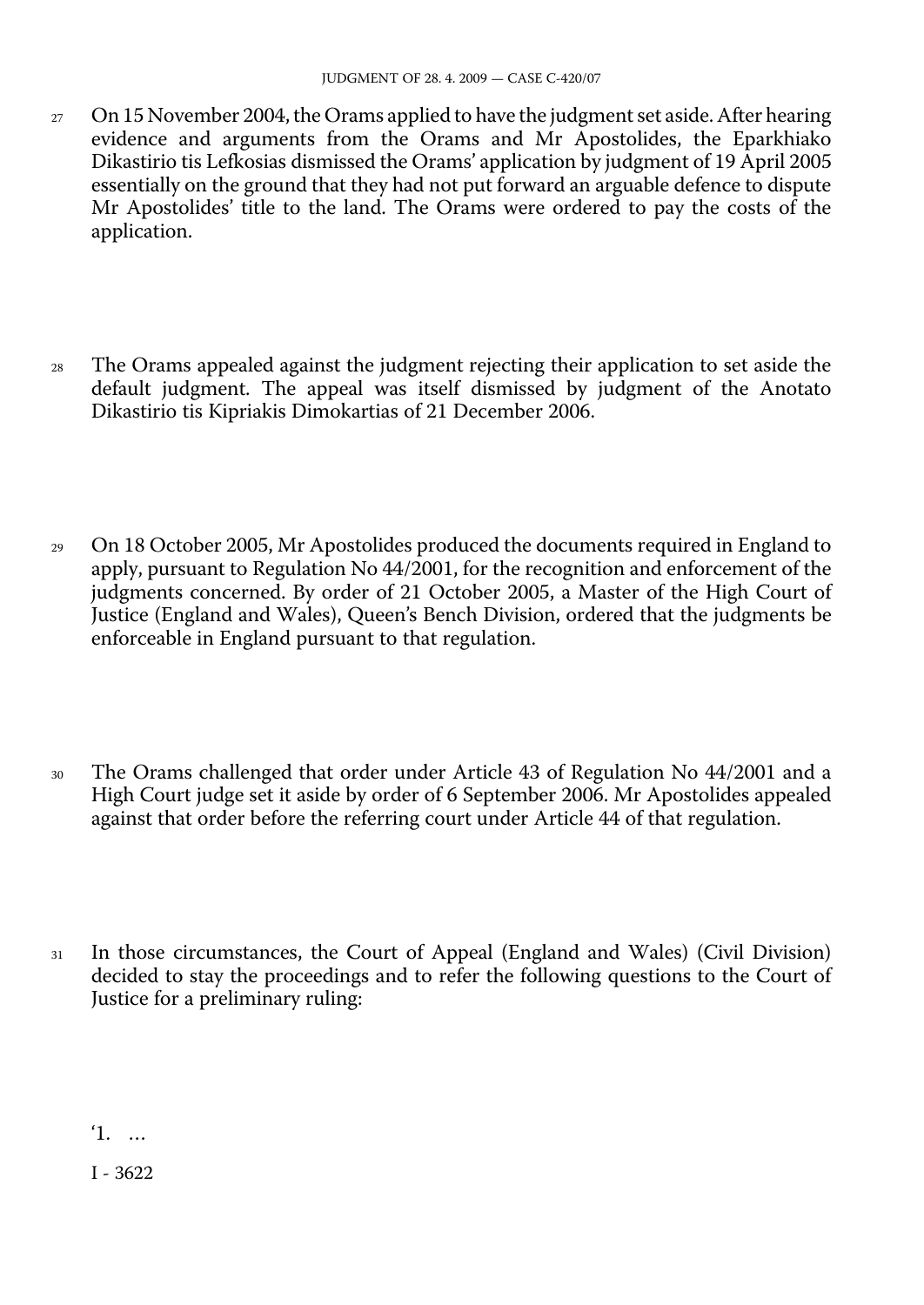Does the suspension of the application of the *acquis communautaire* in the northern area by Article 1(1) of Protocol No 10 … preclude a Member State court from recognising and enforcing a judgment given by a court of the Republic of Cyprus sitting in the Government-controlled area relating to land in the northern area, when such recognition and enforcement is sought under [Regulation No 44/2001], which is part of the *acquis communautaire*?

2. Does Article 35(1) of Regulation No 44/2001 entitle or bind a Member State court to refuse recognition and enforcement of a judgment given by the courts of another Member State concerning land in an area of the latter Member State over which the Government of that Member State does not exercise effective control? In particular, does such a judgment conflict with Article 22 of Regulation No 44/2001?

3. Can a judgment of a Member State court, sitting in an area of that State over which the Government of that State does exercise effective control, in respect of land in that State in an area over which the Government of that State does not exercise effective control, be denied recognition or enforcement under Article 34(1) of Regulation No 44/2001 on the grounds that as a practical matter the judgment cannot be enforced where the land is situated, although the judgment is enforceable in the Government-controlled area of the Member State?

4. Where

— a default judgment has been entered against a defendant;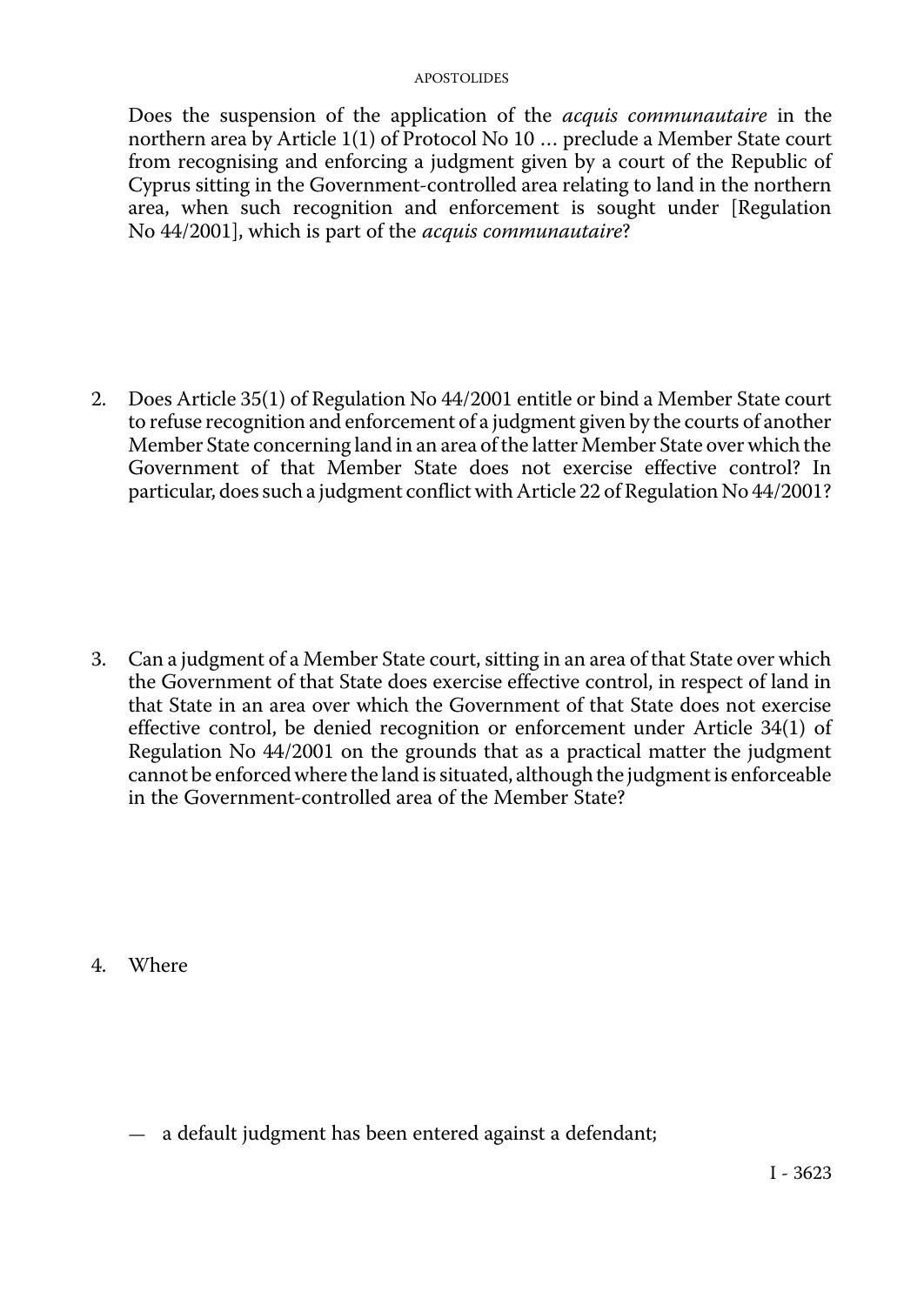- the defendant then commenced proceedings in the court of origin to challenge the default judgment; but
- his application was unsuccessful following a full and fair hearing on the ground that he had failed to show any arguable defence (which is necessary under national law before such a judgment can be set aside),

can that defendant resist enforcement of the original default judgment or the judgment on the application to set aside under Article 34(2) of Regulation No 44/2001, on the ground that he was not served with the document which instituted the proceedings in sufficient time and in such a way as to enable him to arrange for his defence prior to the entry of the original default judgment? Does it make a difference if the hearing entailed only consideration of the defendant's defence to the claim?

- 5. In applying the test in Article 34(2) of Regulation No 44/2001 of whether the defendant was "served with the document which instituted the proceedings or with an equivalent document in sufficient time and in such a way as to enable him to arrange for his defence" what factors are relevant to the assessment? In particular:
	- (a) Where service in fact brought the document to the attention of the defendant, is it relevant to consider the actions (or inactions) of the defendant or his lawyers after service took place?
	- (b) What, if any, relevance would particular conduct of, or difficulties experienced by, the defendant or his lawyers have?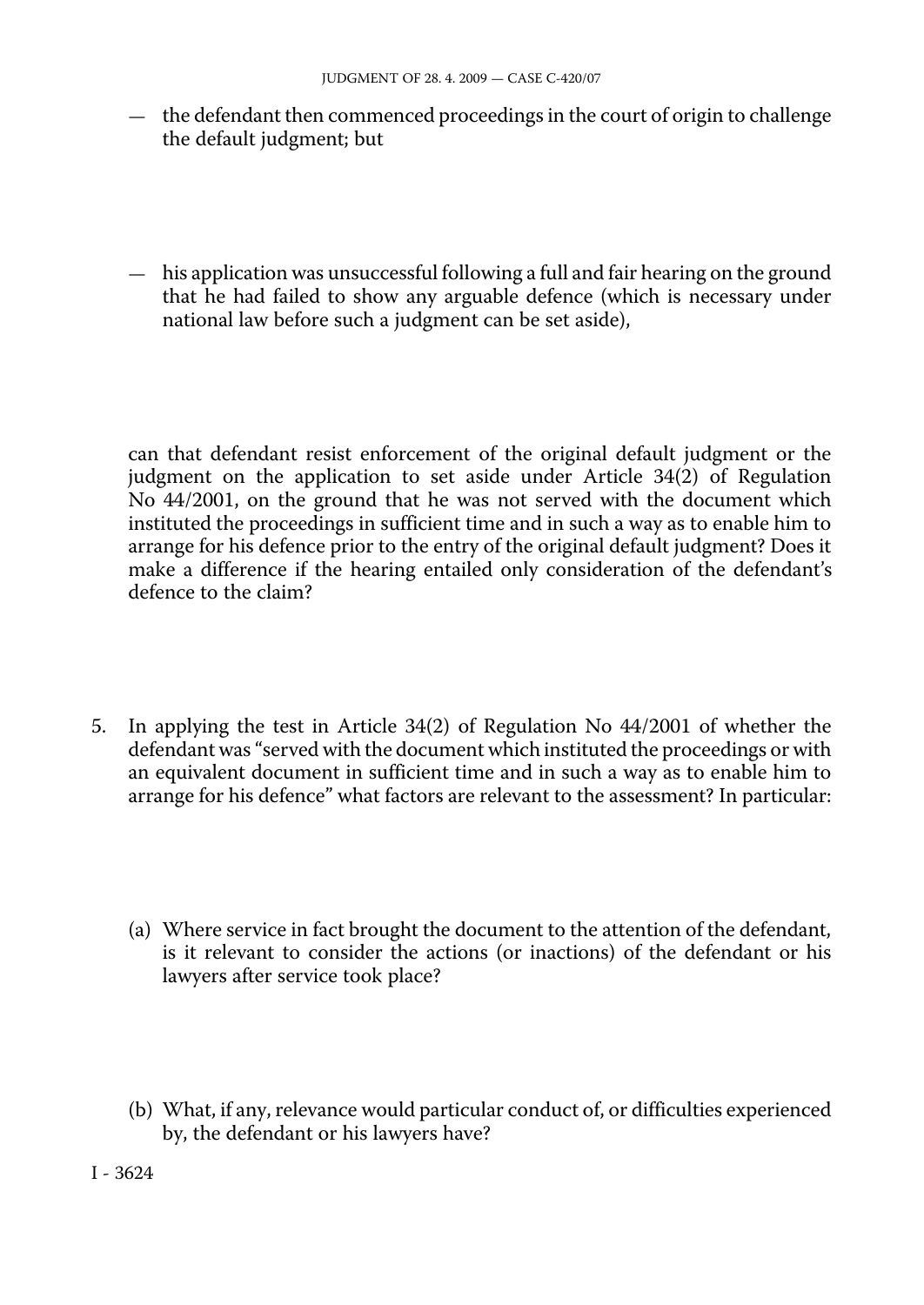(c) Is it relevant that the defendant's lawyer could have entered an appearance before judgment in default was entered?'

## **The questions referred for a preliminary ruling**

*The first question* 

- <sup>32</sup> By its first question, the referring court asks essentially whether the suspension of the application of the *acquis communautaire* in the northern area, provided for by Article 1(1) of Protocol No 10, precludes the application of Regulation No 44/2001 to a judgment which is given by a Cypriot court sitting in the Government-controlled area, but concerns land situated in the northern area.
- <sup>33</sup> It must be observed at the outset that the Act of Accession of a new Member State is based essentially on the general principle that the provisions of Community law apply *ab initio* and *in toto* to that State, derogations being allowed only in so far as they are expressly laid down by transitional provisions (see, to that effect, Case 258/81 *Metallurgiki Halyps* v *Commission* [1982] ECR 4261, paragraph 8).
- <sup>34</sup> In that regard, Protocol No 10 constitutes a transitional derogation from the principle set out in the preceding paragraph, based on the exceptional situation prevailing in Cyprus.
- <sup>35</sup> However, as the Advocate General observed, in point 35 of her Opinion, provisions in an Act of Accession which permit exceptions to or derogations from rules laid down by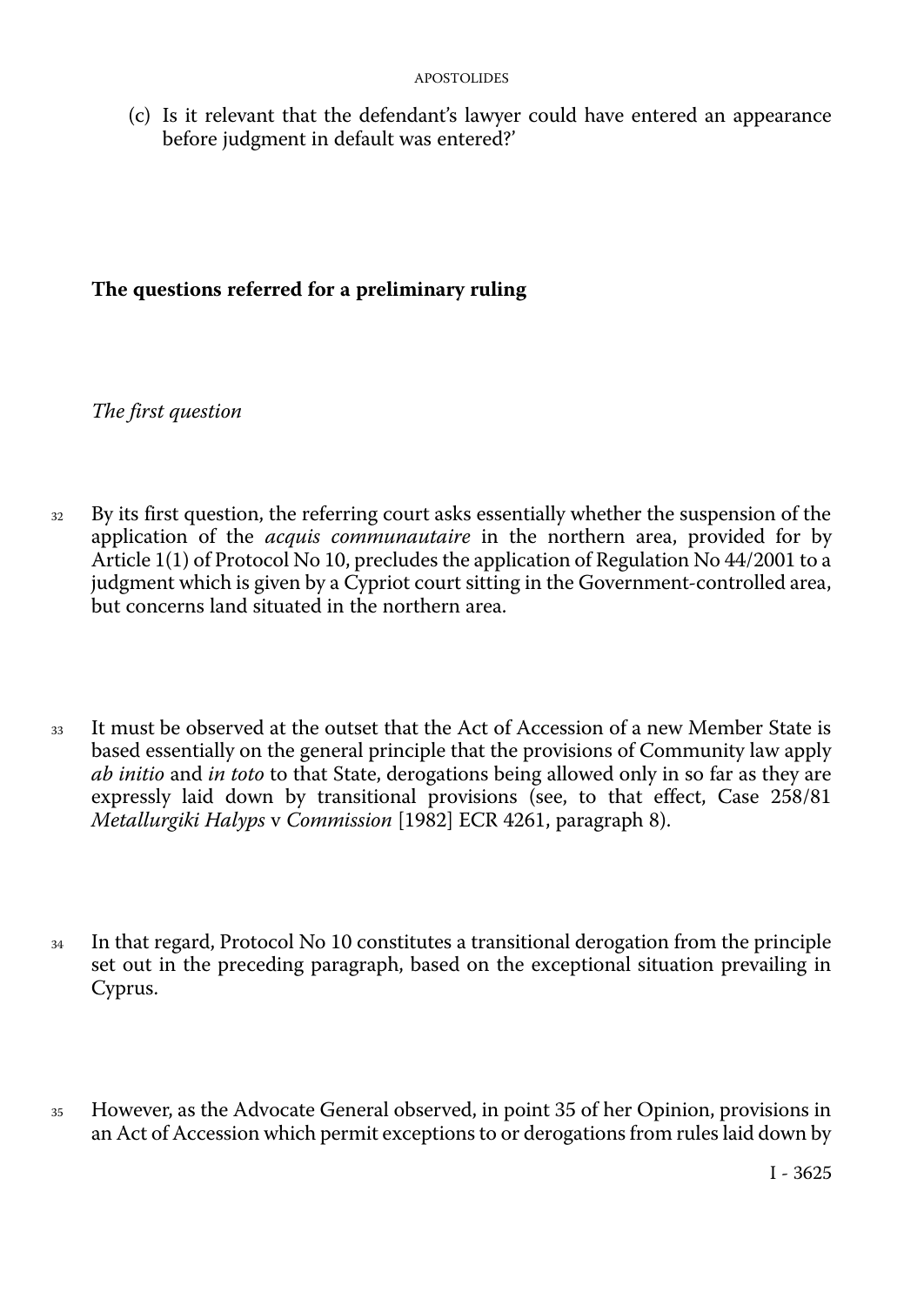the EC Treaty must be interpreted restrictively with reference to the Treaty provisions in question and must be limited to what is absolutely necessary in order to attain its objective (see, by analogy, Case 231/78 *Commission* v *United Kingdom* [1979] ECR 1447, paragraph 13; Case 77/82 *Peskeloglou* [1983] ECR 1085, paragraph 12; Case 11/82 *Piraiki-Patraiki and Others* v *Commission* [1985] ECR 207, paragraph 26; Case C-3/87 *Agegate* [1989] ECR 4459, paragraph 39, and Case C-233/97 *KappAhl* [1998] ECR I-8069, paragraph 18).

- <sup>36</sup> In the case in the main proceedings, the derogation provided for by Protocol No 10 cannot be interpreted as meaning that it precludes the application of Regulation No 44/2001 to the judgments concerned given by the Cypriot court.
- <sup>37</sup> It follows from a literal interpretation of Article 1(1) of Protocol No 10 that the suspension for which it provides is limited to the application of the *acquis communautaire* in the northern area. However, in the case in the main proceedings, the judgments concerned, the recognition of which is sought by Mr Apostolides, were given by a court sitting in the Government-controlled area.
- <sup>38</sup> The fact that those judgments concern land situated in the northern area does not preclude the interpretation referred to in the preceding paragraph since, first, it does not nullify the obligation to apply Regulation No 44/2001 in the Governmentcontrolled area and, second, it does not mean that that regulation must thereby be applied in the northern area (see, by analogy, Case C-281/02 *Owusu* [2005] ECR I-1383, paragraph 31).
- <sup>39</sup> In the light of the foregoing, the answer to the first question is that the suspension of the application of the *acquis communautaire* in the northern area, provided for by Article 1(1) of Protocol No 10, does not preclude the application of Regulation No 44/2001 to a judgment which is given by a Cypriot court sitting in the Governmentcontrolled area, but concerns land situated in the northern area.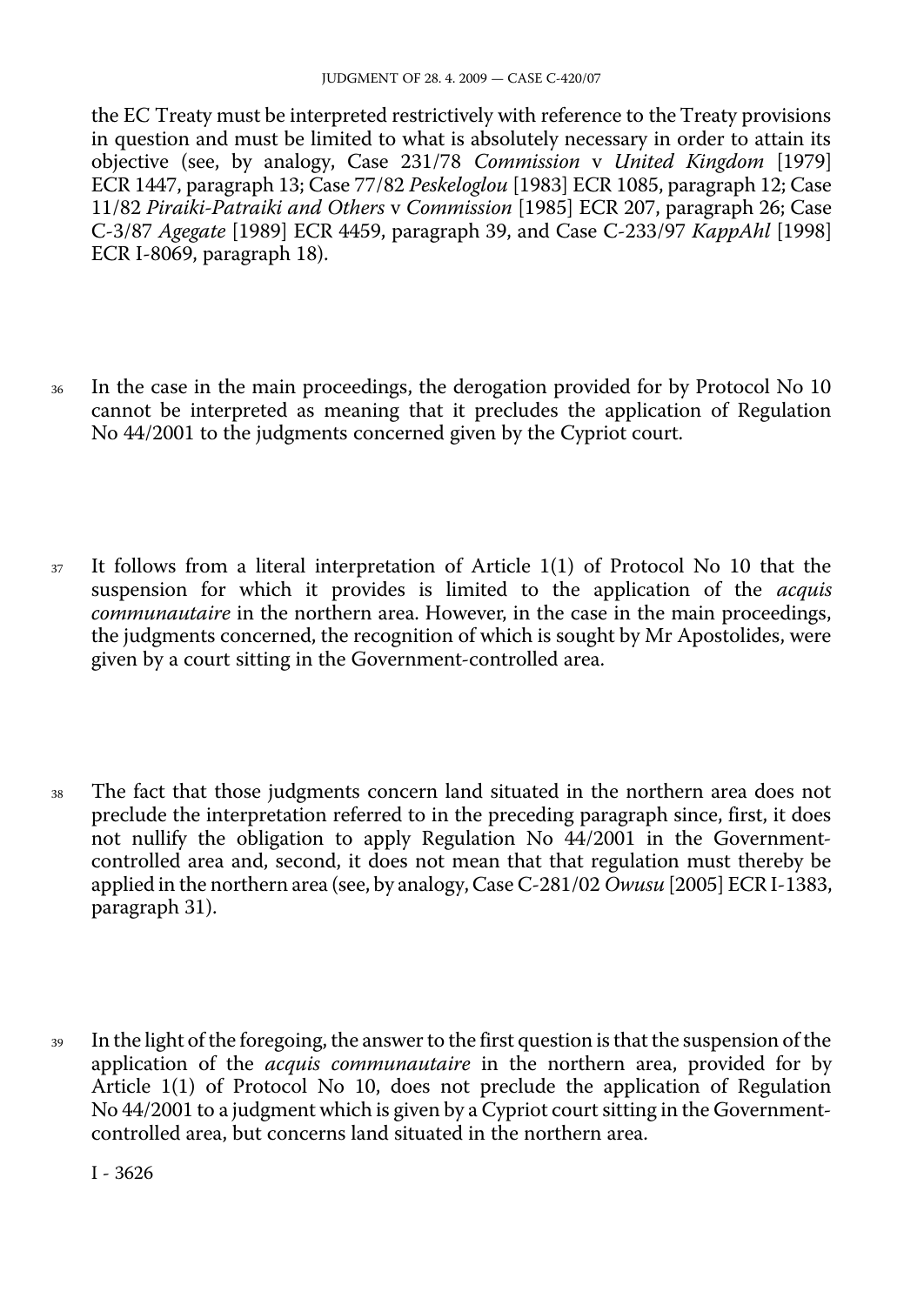*The second to fifth questions* 

- <sup>40</sup> As regards the second to fifth questions, it must be stated that the Commission invokes the possibility that the case does not fall within the material scope of Regulation No 44/2001. Such a conjecture thus makes it necessary to determine whether the case in the main proceedings may be regarded as a 'civil and commercial matter' for the purpose of Article 1 of that regulation.
- <sup>41</sup> In that connection, it is to be remembered that, in order to ensure, as far as possible, that the rights and obligations which derive from Regulation No 44/2001 for the Member States and the persons to whom it applies are equal and uniform,'civil and commercial matters'should not be interpreted as a mere reference to the internal law of one or other of the States concerned. That concept must be regarded as an independent concept to be interpreted by referring, first, to the objectives and scheme of the regulation and, second, to the general principles which stem from the corpus of the national legal systems (see Case 29/76 *LTU* [1976] ECR 1541, paragraph 3; Case 814/79 *Rüffer*  [1980] ECR 3807, paragraph 7; Case C-172/91 *Sonntag* [1993] ECR I-1963, paragraph 18; Case C-266/01 *Préservatrice foncière TIARD* [2003] ECR I-4867, paragraph 20; Case C-343/04 *ČEZ* [2006] ECR I-4557, paragraph 22, and Case C-292/05 *Lechouritou and Others* [2007] ECR I-1519, paragraph 29).
- <sup>42</sup> The autonomous interpretation of the concept of 'civil and commercial matters' results in the exclusion of certain judicial decisions from the scope of Regulation No 44/2001, by reason either of the legal relationships between the parties to the action or of the subject-matter of the action (see *LTU*, paragraph 4; *Rüffer*, paragraph 14; *Préservatrice foncière TIARD,* paragraph 21; *ČEZ*, paragraph 22, and *Lechouritou and Others*, paragraph 30).
- <sup>43</sup> Thus, the Court has held that, although certain actions between a public authority and a person governed by private law may come within the concept, it is otherwise where the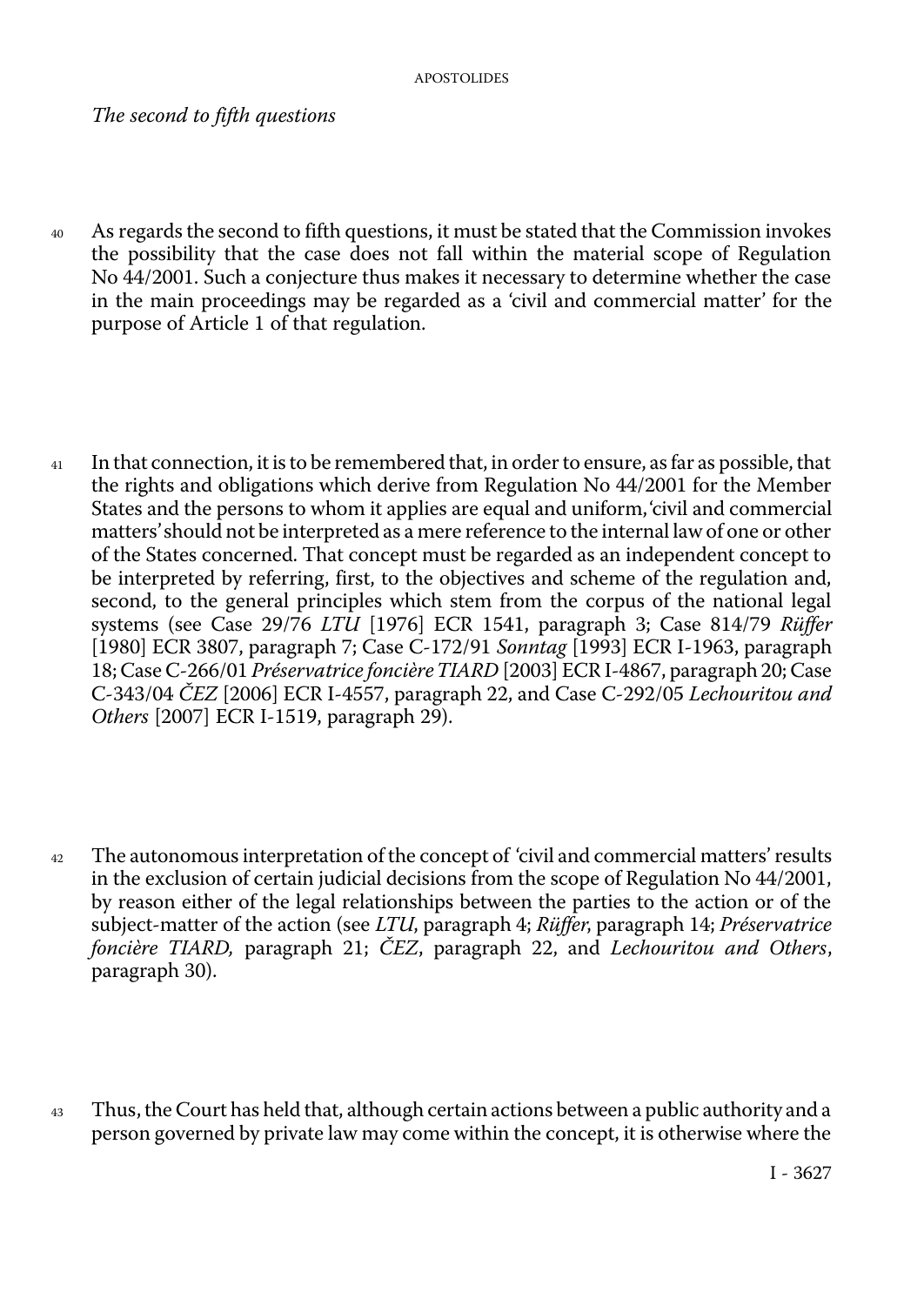public authority is acting in the exercise of its public powers (see *LTU*, paragraph 4; *Rüffer*, paragraph 8; *Sonntag*, paragraph 20; *Préservatrice foncière TIARD*, paragraph 22; and *Lechouritou and Others*, paragraph 31).

- <sup>44</sup> The exercise of public powers by one of the parties to the case, because it exercises powers falling outside the scope of the ordinary legal rules applicable to relationships between private individuals, excludes such a case from civil and commercial matters within the meaning of Article 1(1) of Regulation No 44/2001 (see, to that effect, *LTU*, paragraph 4; *Rüffer*, paragraphs 9 and 16; *Sonntag*, paragraph 22; *Préservatrice foncière TIARD*, paragraph 30; and *Lechouritou and Others*, paragraph 34).
- <sup>45</sup> In the case in the main proceedings, the action is between individuals, and its object is to obtain damages for unlawfully taking possession of land, the delivery up of that land, its restoration to its original state and the cessation of any other unlawful intervention. That action is brought not against conduct or procedures which involve an exercise of public powers by one of the parties to the case, but against acts carried out by individuals.
- <sup>46</sup> Consequently, the case at issue in the main proceedings must be regarded as concerning 'civil and commercial matters' within the meaning of Article 1(1) of Regulation No 44/2001.

The second question

<sup>47</sup> By its second question, the referring court asks essentially whether the fact that a judgment is given by a court of a Member State, concerning land situated in an area of that State over which the Government of that State does not exercise effective control, may be regarded as an infringement of the rule of jurisdiction laid down in Article 22(1)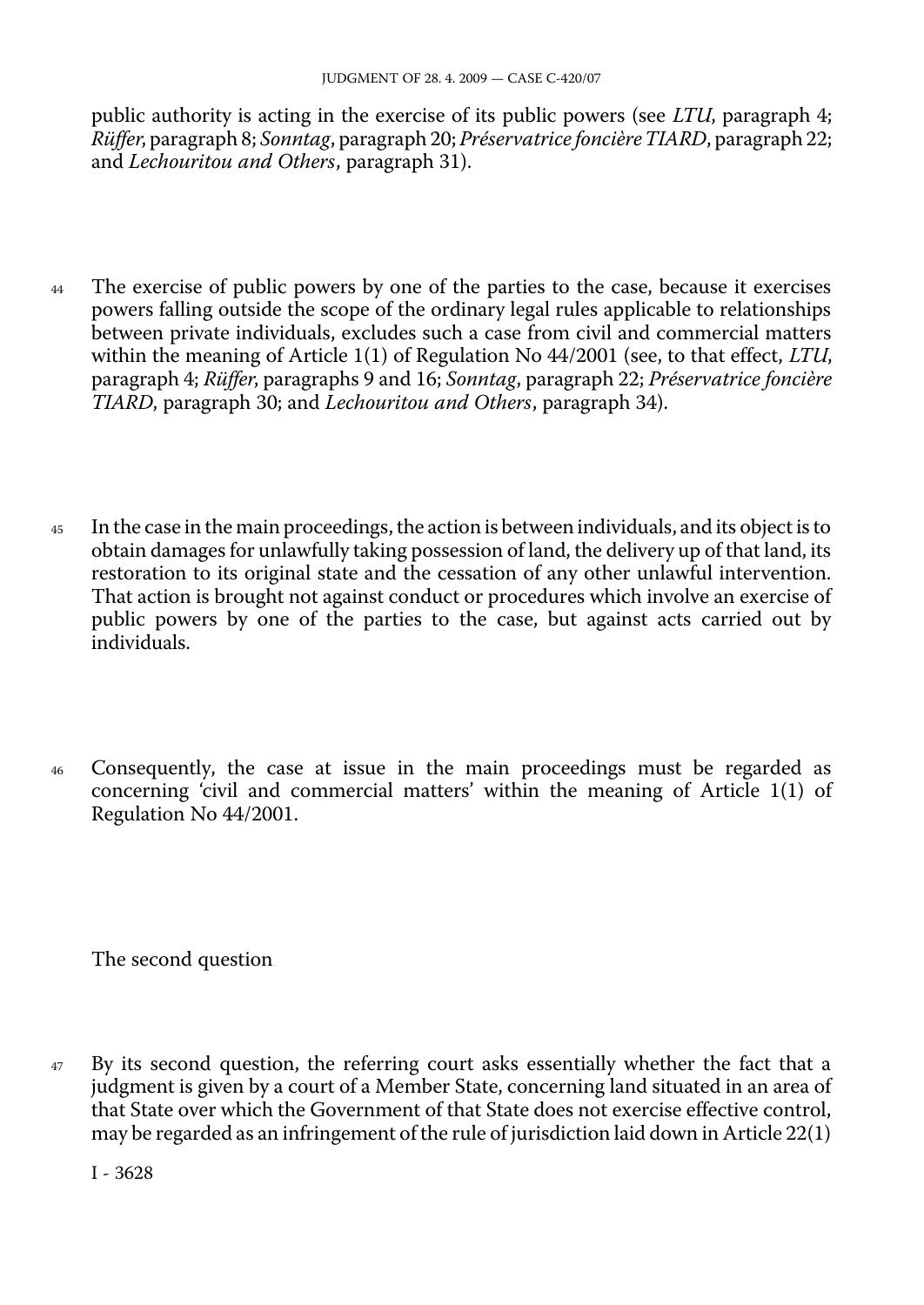of Regulation No 44/2001 and, therefore, justify a refusal to recognise or enforce such a judgment in accordance with Article 35(1) of that regulation.

<sup>48</sup> In that connection, it must be held that Article 22 of Regulation No 44/2001 contains a mandatory and exhaustive list of the grounds of exclusive international jurisdiction of the Member States. That article merely designates the Member State whose courts have jurisdiction ratione materiæ, but does not allocate jurisdiction within the Member State concerned. It is for each Member State to determine the organisation of its own courts.

<sup>49</sup> Furthermore, the principle prohibiting the review of the jurisdiction of the court of the Member State of origin, laid down in Article 35(3) of Regulation No 44/2001 — such review being permitted only in relation to the provisions of Article 35(1) — prevents a review of the domestic jurisdiction of the court of the Member State of origin concerned being conducted in the case in the main proceedings.

<sup>50</sup> Therefore, the *forum rei sitæ* rule provided for in Article 22(1) of Regulation No 44/2001 concerns the international jurisdiction of the courts of the Member States and not their domestic jurisdiction.

<sup>51</sup> In the case in the main proceedings, it is common ground that the land is situated in the territory of the Republic of Cyprus and that, therefore, the rule of jurisdiction laid down in Article 22(1) of Regulation No 44/2001 has been observed. The fact that the land is situated in the northern area may possibly have an effect on the domestic jurisdiction of the Cypriot courts, but cannot have any effect for the purposes of that regulation.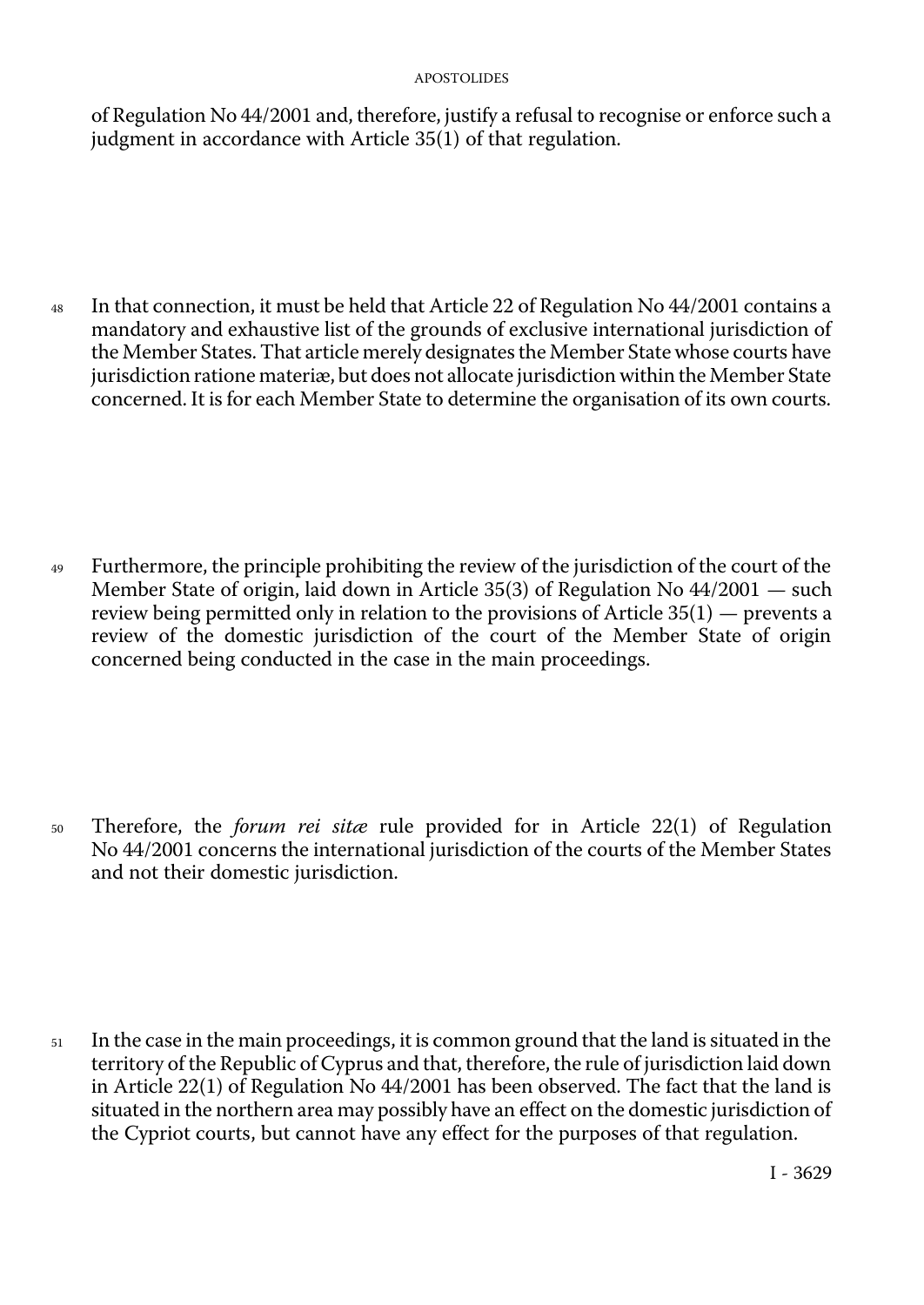<sup>52</sup> In the light of the foregoing, the answer to the second question is that Article 35(1) of Regulation No 44/2001 does not authorise the court of a Member State to refuse recognition or enforcement of a judgment given by the courts of another Member State concerning land situated in an area of the latter State over which its Government does not exercise effective control.

The third question

<sup>53</sup> By its third question, the referring court asks essentially whether the fact that a judgment given by the courts of a Member State concerning land situated in an area of that State over which its Government does not exercise effective control, cannot, as a practical matter, be enforced where the land is situated constitutes a ground for refusal of recognition or enforcement under Article 34(1) of Regulation No 44/2001.

— Article 34(1) of Regulation No 44/2001

- <sup>54</sup> According to Article 34(1) of Regulation No 44/2001, a judgment is not to be recognised if such recognition is manifestly contrary to public policy in the Member State in which recognition is sought. Article 45(1) of that regulation provides for the refusal of an enforcement order in the same circumstances.
- <sup>55</sup> As a preliminary point, it should be recalled that Article 34 of Regulation No 44/2001 must be interpreted strictly inasmuch as it constitutes an obstacle to the attainment of one of the fundamental objectives of that regulation (see Case C-414/92 *Solo Kleinmotoren* [1994] ECR I-2237, paragraph 20; Case C-7/98 *Krombach* [2000] ECR I-1935, paragraph 21, and Case C-38/98 *Renault* [2000] ECR I-2973, paragraph 26). With regard, more specifically, to the public-policy clause in Article 34(1) of the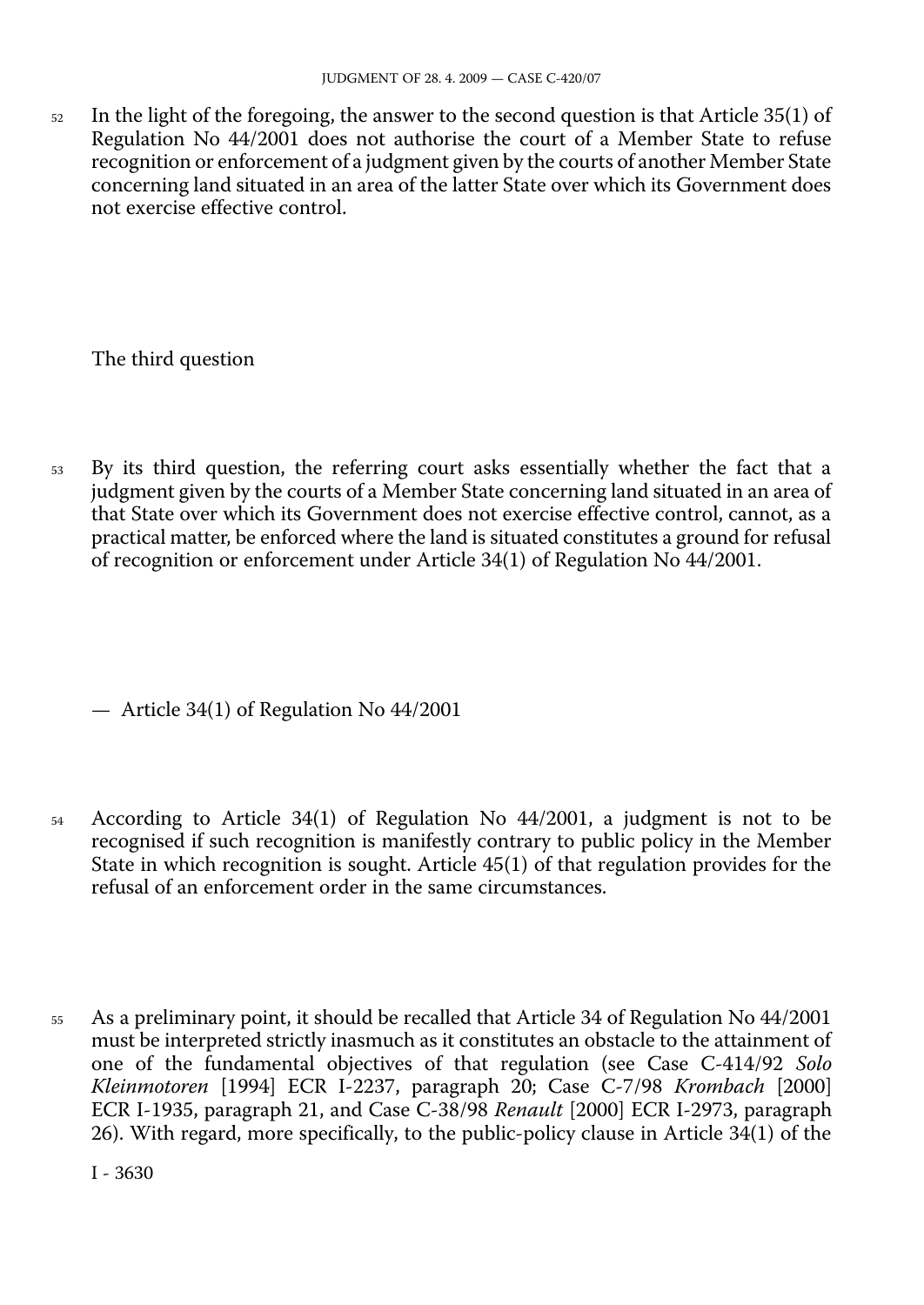regulation, it may be relied on only in exceptional cases (see Case 145/86 *Hoffmann*  [1988] ECR 645, paragraph 21; Case C-78/95 *Hendrikman and Feyen*  [1996] ECR I-4943, paragraph 23; *Krombach*, paragraph 21, and *Renault*, paragraph 26).

- <sup>56</sup> While the Member States remain in principle free, by virtue of the proviso in Article 34(1) of Regulation No 44/2001, to determine, according to their own conceptions, what public policy requires, the limits of that concept are a matter of interpretation of that regulation (see *Krombach*, paragraph 22, and *Renault*, paragraph 27).
- 57 Consequently, while it is not for the Court to define the content of the public policy of a Member State, it is none the less required to review the limits within which the courts of a Member State may have recourse to that concept for the purpose of refusing recognition to a judgment emanating from another Member State (*Krombach*, paragraph 23, and *Renault*, paragraph 28).
- <sup>58</sup> In that connection, it must be observed that, by disallowing any review of a foreign judgment as to its substance, Articles 36 and 45(2) of Regulation No 44/2001 prohibit the court of the State in which enforcement is sought from refusing to recognise or enforce that judgment solely on the ground that there is a discrepancy between the legal rule applied by the court of the State of origin and that which would have been applied by the court of the State in which enforcement is sought had it been seised of the dispute. Similarly, the court of the State in which enforcement is sought cannot review the accuracy of the findings of law or fact made by the court of the State of origin (*Krombach*, paragraph 36, and *Renault*, paragraph 29).
- <sup>59</sup> Recourse to the public-policy clause in Article 34(1) of Regulation No 44/2001 can be envisaged only where recognition or enforcement of the judgment given in another Member State would be at variance to an unacceptable degree with the legal order of the State in which enforcement is sought inasmuch as it would infringe a fundamental principle. In order for the prohibition of any review of the foreign judgment as to its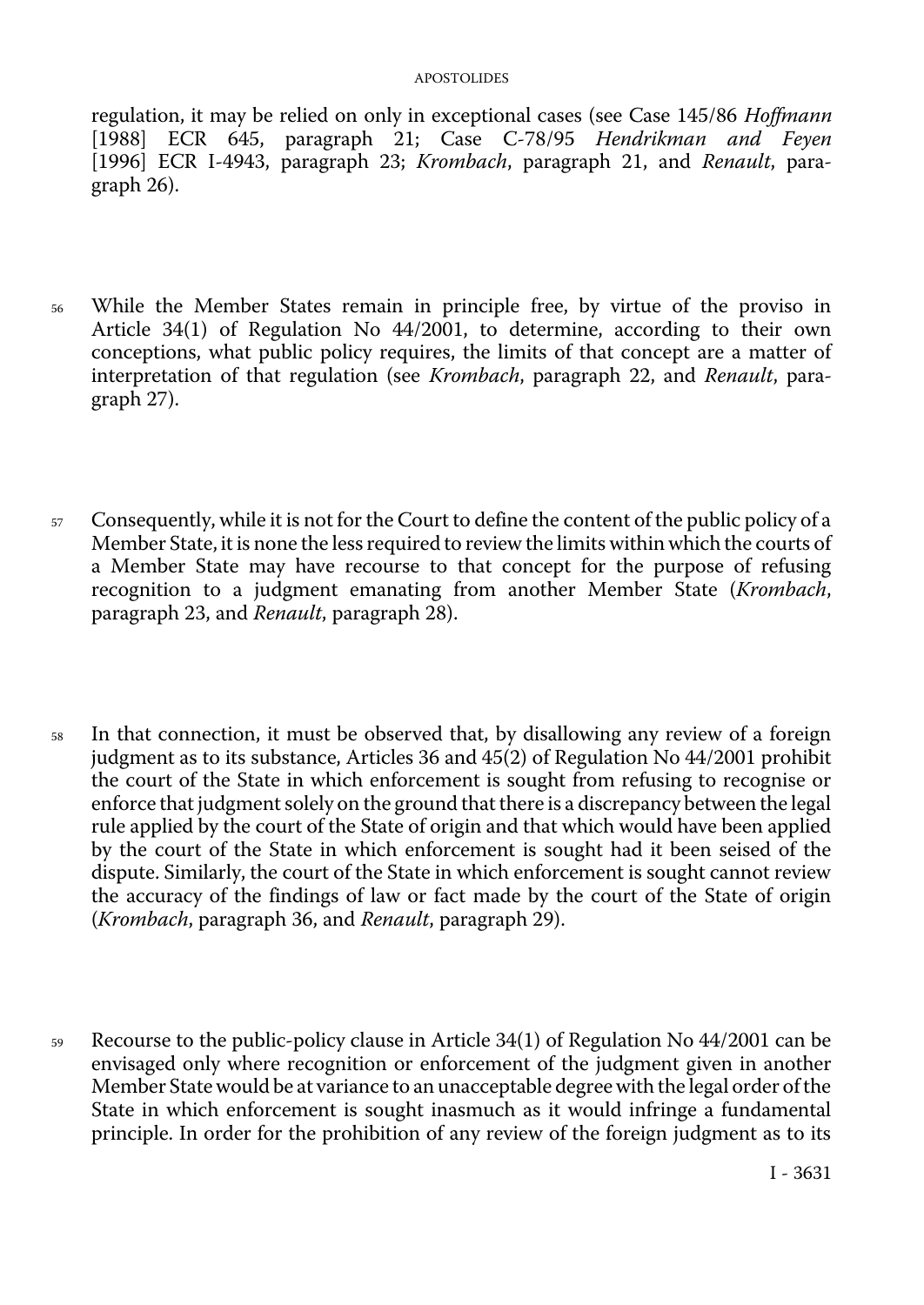substance to be observed, the infringement would have to constitute a manifest breach of a rule of law regarded as essential in the legal order of the State in which enforcement is sought or of a right recognised as being fundamental within that legal order (see *Krombach*, paragraph 37, and *Renault*, paragraph 30).

<sup>60</sup> In that connection, the court of the State in which enforcement is sought cannot, without undermining the aim of Regulation No 44/2001, refuse recognition of a judgment emanating from another Member State solely on the ground that it considers that national or Community law was misapplied in that judgment. On the contrary, it must be considered that, in such cases, the system of legal remedies in each Member State, together with the preliminary ruling procedure provided for in Article 234 EC, affords a sufficient guarantee to individuals (see *Renault*, paragraph 33). The publicpolicy clause would apply in such cases only where that error of law means that the recognition or enforcement of the judgment in the State in which enforcement is sought would be regarded as a manifest breach of an essential rule of law in the legal order of that Member State (see, to that effect, *Renault*, paragraph 34).

<sup>61</sup> In the case in the main proceedings, as Mr Apostolides and the Cypriot and Greek Governments have observed, the referring court has not referred to any fundamental principle within the legal order of the United Kingdom which the recognition or enforcement of the judgments in question would be liable to infringe.

 $62$  Accordingly, in the absence of a fundamental principle in the legal order of the United Kingdom which the recognition or enforcement of the judgments concerned would be liable to infringe, no refusal to recognise them, under Article 34(1) of Regulation No 44/2001, would be justified on the ground that a judgment given by the courts of a Member State concerning land situated in an area of that State over which its Government does not exercise effective control, cannot, as a practical matter, be enforced where the land is situated. Similarly, there can be no refusal of enforcement on the basis of that provision, in accordance with Article 45(1) of that regulation.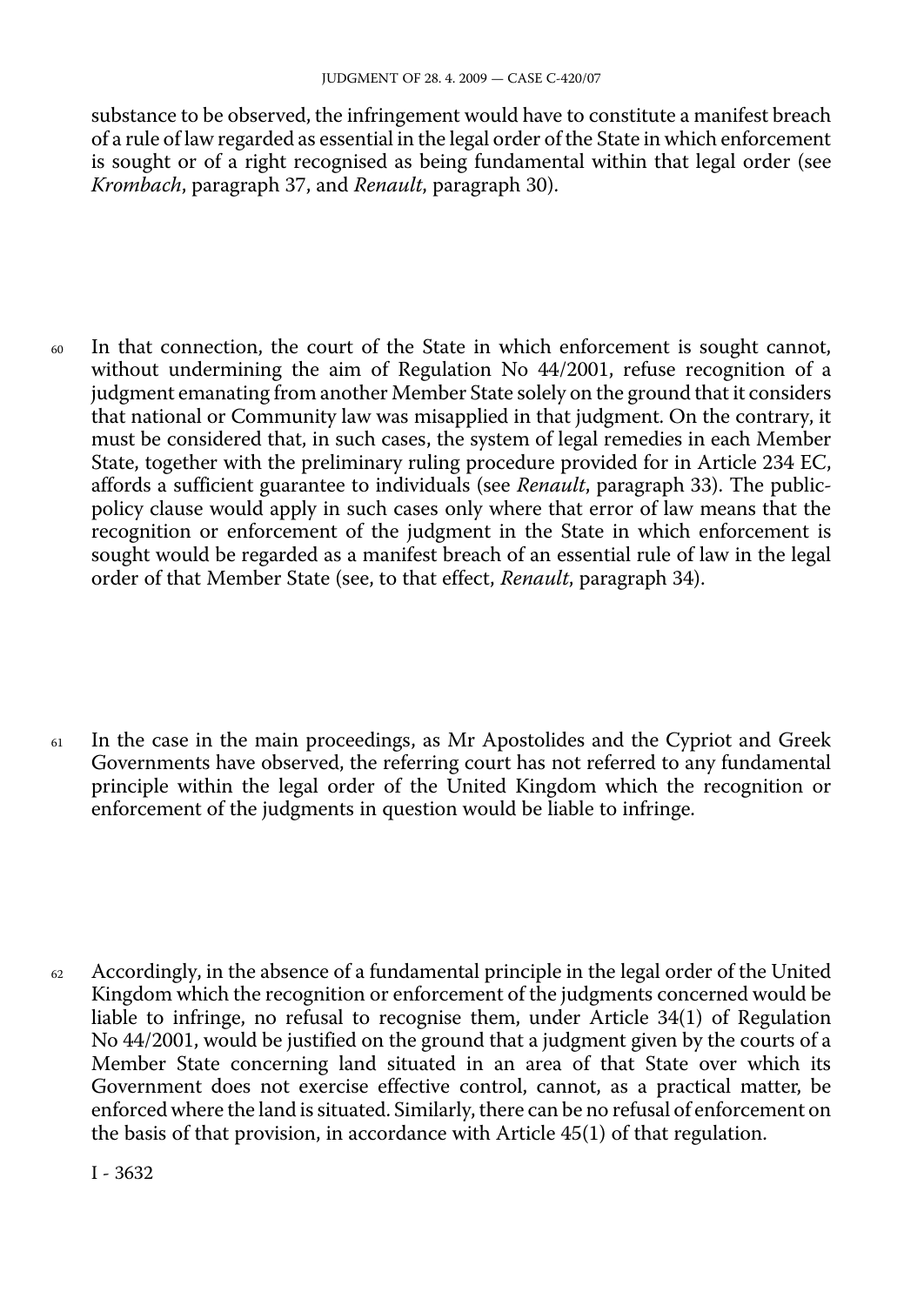— Article 38(1) of Regulation No 44/2001

- <sup>63</sup> Notwithstanding the foregoing considerations, it should be recalled that the Court has consistently held that, in the application of Article 234 EC, it may extract from the wording of the questions formulated by the national court, and having regard to the facts stated by the latter, those elements which concern the interpretation of Community law, for the purpose of enabling that court to resolve the legal problems before it (see Joined Cases C-330/90 and C-331/90 *López Brea and Hidalgo Palacios*  [1992] ECR I-323, paragraph 5; Case C-224/01 *Köbler* [2003] ECR I-10239, paragraph 60; and Case C-346/05 *Chateignier* [2006] ECR I-10951, paragraph 18).
- <sup>64</sup> In the case in the main proceedings, although the fact that the judgments concerned cannot be enforced in the Member State of origin cannot justify the refusal to recognise or enforce those judgments, under Article 34(1) of Regulation No 44/2001, it remains the case that such a fact could be relevant for the purposes of Article 38(1) of that regulation.
- <sup>65</sup> Under the latter provision, a judgment given in a Member State and enforceable in that State is to be enforced in another Member State when, on the application of any interested party, it has been declared enforceable there.
- <sup>66</sup> Accordingly, the enforceability of the judgment in the Member State of origin is a precondition for its enforcement in the State in which enforcement is sought (see Case C-267/97 *Coursier* [1999] ECR I-2543, paragraph 23). In that connection, although recognition must have the effect, in principle, of conferring on judgments the authority and effectiveness accorded to them in the Member State in which they were given (see *Hoffmann*, paragraphs 10 and 11), there is however no reason for granting to a judgment, when it is enforced, rights which it does not have in the Member State of origin (see the Jenard Report on the Convention on Jurisdiction and the Enforcement of Judgments in Civil and Commercial Matters (OJ 1979 C 59, p. 48) or effects that a similar judgment given directly in the Member State in which enforcement is sought would not have.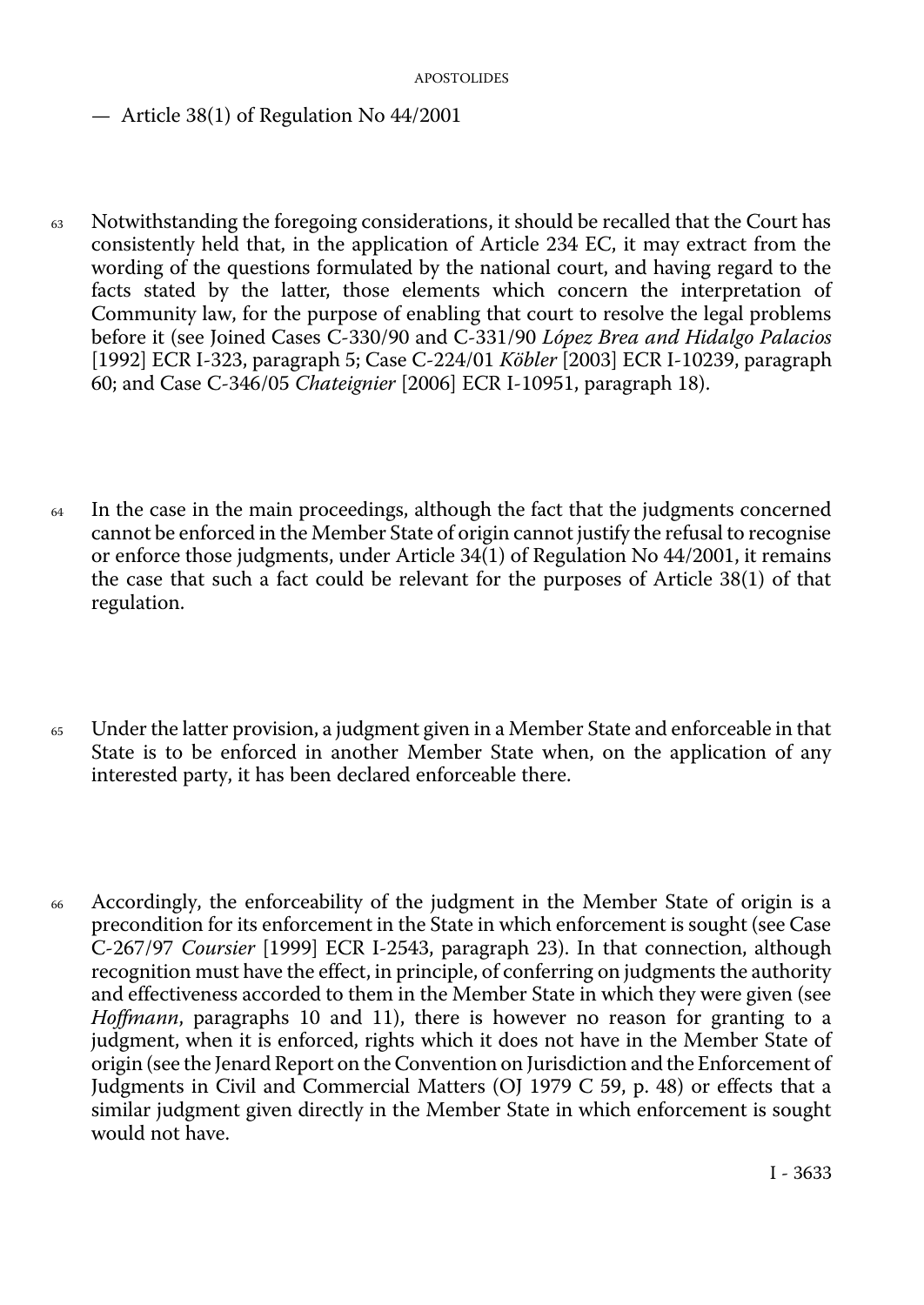- $67$  However, in the case in the main proceedings, it cannot be reasonably argued that the judgments concerned are totally unenforceable in the Member State of origin.
- <sup>68</sup> These are judgments imposing obligations, in respect of which the certificate provided for in Article 54 of Regulation No 44/2001 declares the enforceability in the Member State of origin at the date on which the certificate was issued.
- $69$  In that connection, it must be observed that Regulation No 44/2001 merely regulates the procedure for obtaining an order for the enforcement of foreign enforceable instruments and does not deal with execution itself, which continues to be governed by the domestic law of the court in which enforcement is sought (see Case 148/84 *Deutsche Genossenschaftsbank* [1985] ECR 1981, paragraph 18; Case 119/84 *Capelloni and Aquilini* [1985] ECR 3147, paragraph 16, and *Hoffmann*, paragraph 27), unless, for the purposes of the enforcement of a judgment, the application of the procedural rules of the Member State in which enforcement is sought may impair the effectiveness of the scheme laid down by the regulation as regards enforcement orders, by frustrating the principles laid down in that regard, whether expressly or by implication, by the regulation itself (see, to that effect, *Capelloni and Aquilini*, paragraph 21; *Hoffmann*, paragraph 29, and Case C-365/88 *Hagen* [1990] ECR I-1845, paragraph 20).
- <sup>70</sup> The fact that claimants might encounter difficulties in having judgments enforced in the northern area cannot deprive them of their enforceability and, therefore, does not prevent the courts of the Member State in which enforcement is sought from declaring such judgments enforceable.
- $71$  In the light of the foregoing, the answer to the third question is that the fact that a judgment given by the courts of a Member State concerning land situated in an area of that State over which its Government does not exercise effective control, cannot, as a practical matter, be enforced where the land is situated does not constitute a ground for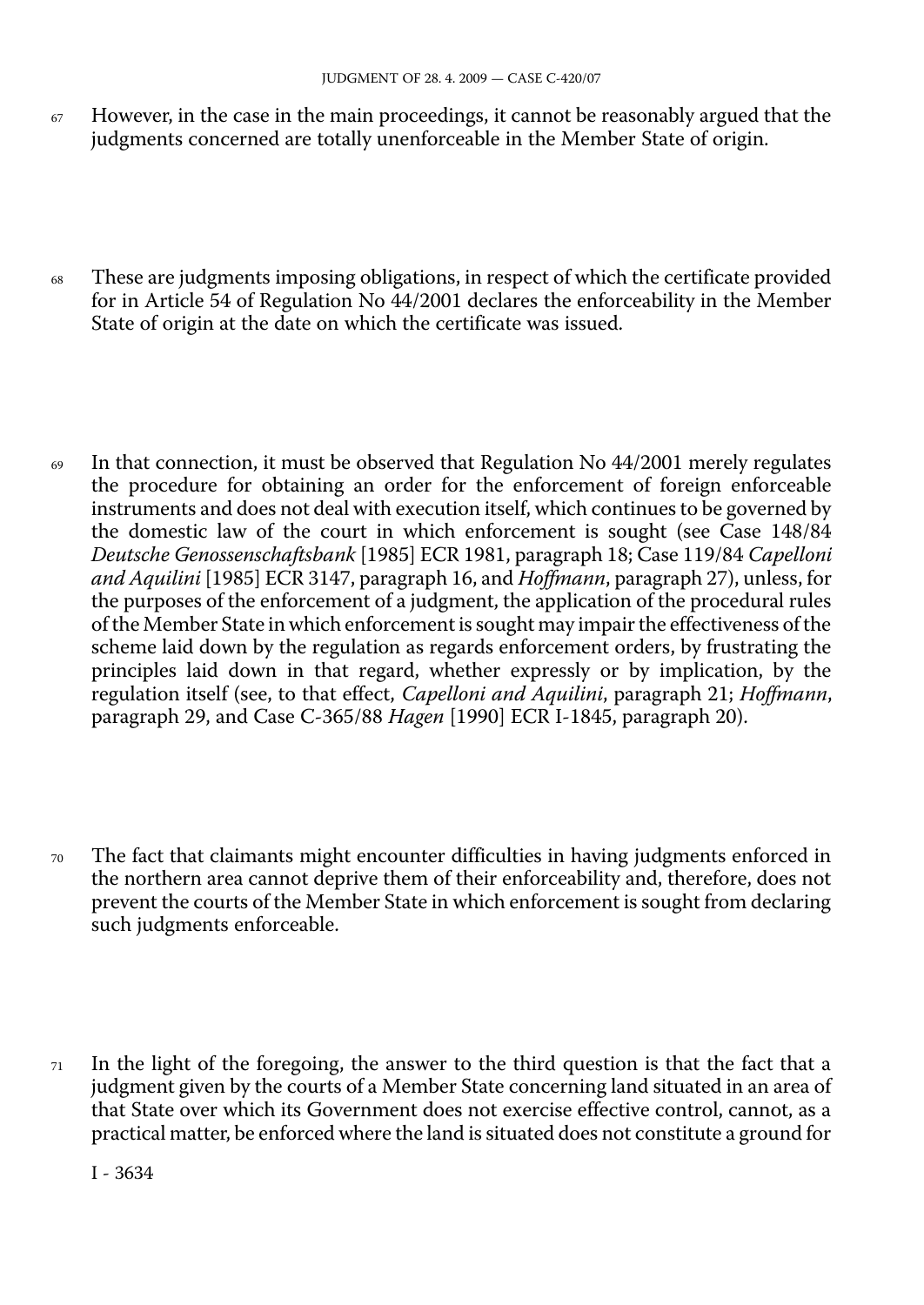refusal of recognition or enforcement under Article 34(1) of Regulation No 44/2001 and it does not mean that such a judgment is unenforceable for the purposes of Article 38(1) of that regulation.

The fourth question

- <sup>72</sup> By its fourth question, the referring court asks essentially whether the recognition or enforcement of a default judgment may be refused under Article 34(2) of Regulation No 44/2001 by reason of the fact that the defendant was not served with the document instituting the proceedings or with an equivalent document in sufficient time and in such a way as to enable him to arrange for his defence, where he was able to commence proceedings to challenge that judgment before the courts of the Member State of origin.
- <sup>73</sup> In that connection, it is apparent from recitals 16 to 18 in the preamble to Regulation No 44/2001 that the system of appeals for which it provides against the recognition or enforcement of a judgment aims to establish a fair balance between, on the one hand, mutual trust in the administration of justice in the Union, which justifies judgments given in a Member State being, as a rule, recognised and declared enforceable automatically in another Member State and, on the other hand, respect for the rights of the defence, which means that the defendant should, where necessary, be able to appeal in an adversarial procedure against the declaration of enforceability if he considers one of the grounds for non-enforcement to be present.
- The Court has had occasion, in Case C-283/05 *ASML* [2006] ECR I-12041, to make clear the differences between Article 34(2) of Regulation No 44/2001 and Article 27(2) of the Convention of 27 September 1968 on Jurisdiction and the Enforcement of Judgments in Civil and Commercial Matters (OJ 1978 L 304, p. 36). 74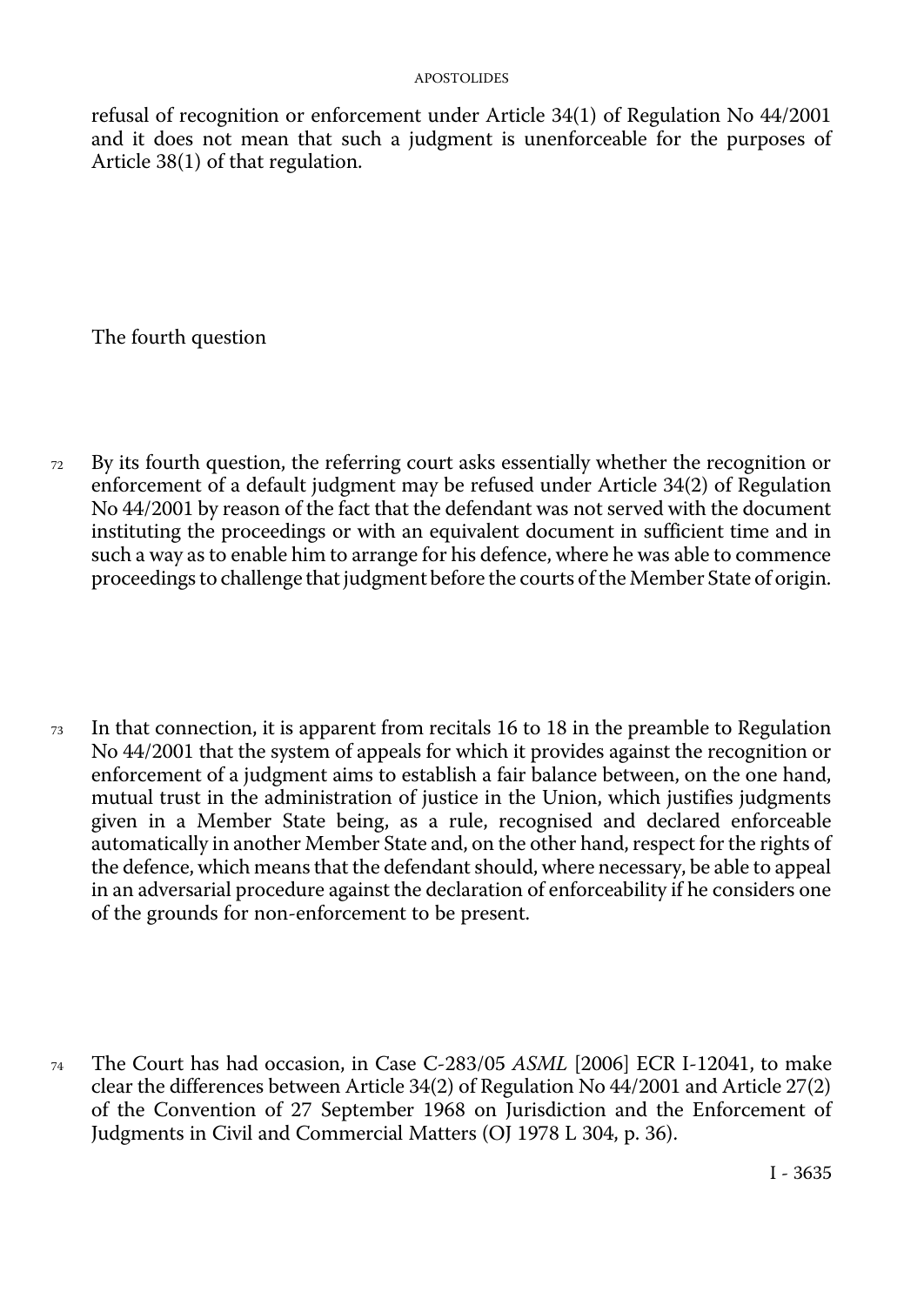- <sup>75</sup> Article 34(2) of Regulation No 44/2001, unlike Article 27(2) of the Convention, does not necessarily require the document which instituted the proceedings to be duly served, but does require that the rights of the defence are effectively respected (*ASML*, paragraph 20).
- <sup>76</sup> Under Articles 34(2) and 45(1) of Regulation No 44/2001, the recognition or enforcement of a default judgment must be refused, if there is an appeal, if the defendant was not served with the document which instituted the proceedings or with an equivalent document in sufficient time and in such a way as to enable him to arrange for his defence, unless the defendant failed to commence proceedings to challenge that judgment before the courts of the Member State of origin when it was possible for him to do so.
- $77$  It is clear from the wording of those provisions that a default judgment given on the basis of a document instituting proceedings which was not served on the defendant in sufficient time and in such a way as to enable him to arrange for his defence must be recognised if he did not take the initiative to appeal against that judgment when it was possible for him to do so.
- <sup>78</sup> A fortiori, the rights of the defence that the Community legislature wished to safeguard by Article 34(2) of Regulation No 44/2001 are respected where the defendant did in fact commence proceedings to challenge the default judgment and those proceedings enabled him to argue that he had not been served with the document which instituted the proceedings or with the equivalent document in sufficient time and in such a way as to enable him to arrange for his defence.
- <sup>79</sup> In the case in the main proceedings, it is common ground that the Orams commenced such proceedings in the Member State of origin to challenge the default judgment given on 9 November 2004. Consequently, Article 34(2) of Regulation No 44/2001 cannot legitimately be relied upon.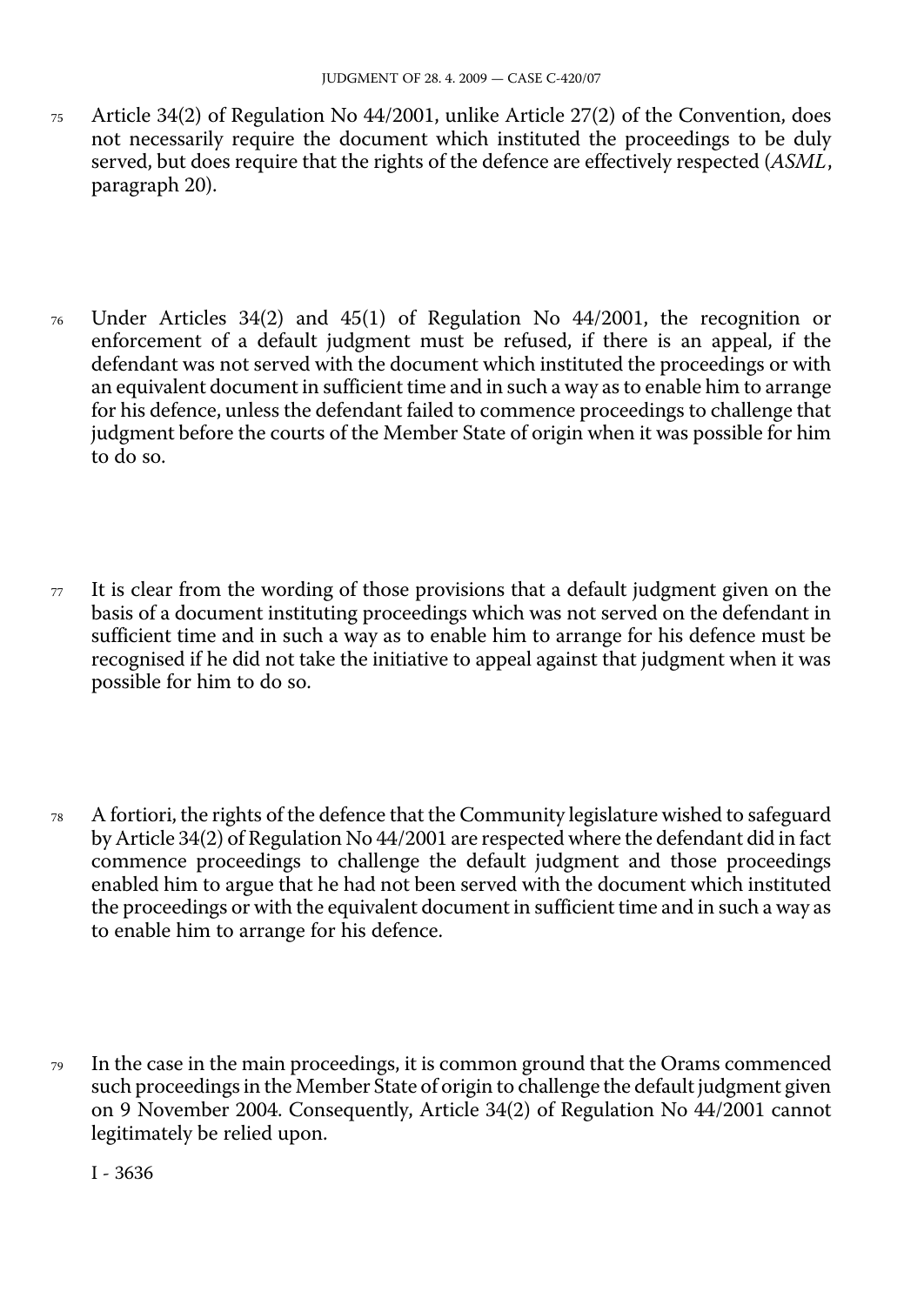<sup>80</sup> In the light of the foregoing, the answer to the fourth question is that the recognition or enforcement of a default judgment cannot be refused under Article 34(2) of Regulation No 44/2001 where the defendant was able to commence proceedings to challenge the default judgment and those proceedings enabled him to argue that he had not been served with the document which instituted the proceedings or with the equivalent document in sufficient time and in such a way as to enable him to arrange for his defence.

The fifth question

81 Given the answer to the fourth question, there is no need to answer the fifth question.

**Costs** 

 $82$  Since these proceedings are, for the parties to the main proceedings, a step in the action pending before the national court, the decision on costs is a matter for that court. Costs incurred in submitting observations to the Court, other than the costs of those parties, are not recoverable.

On those grounds, the Court (Grand Chamber) hereby rules:

**1. The suspension of the application of the** *acquis communautaire* **in those areas of the Republic of Cyprus in which the Government of that Member State does not exercise effective control, provided for by Article 1(1) of Protocol No 10 on Cyprus to the Act concerning the conditions of accession [to the European**